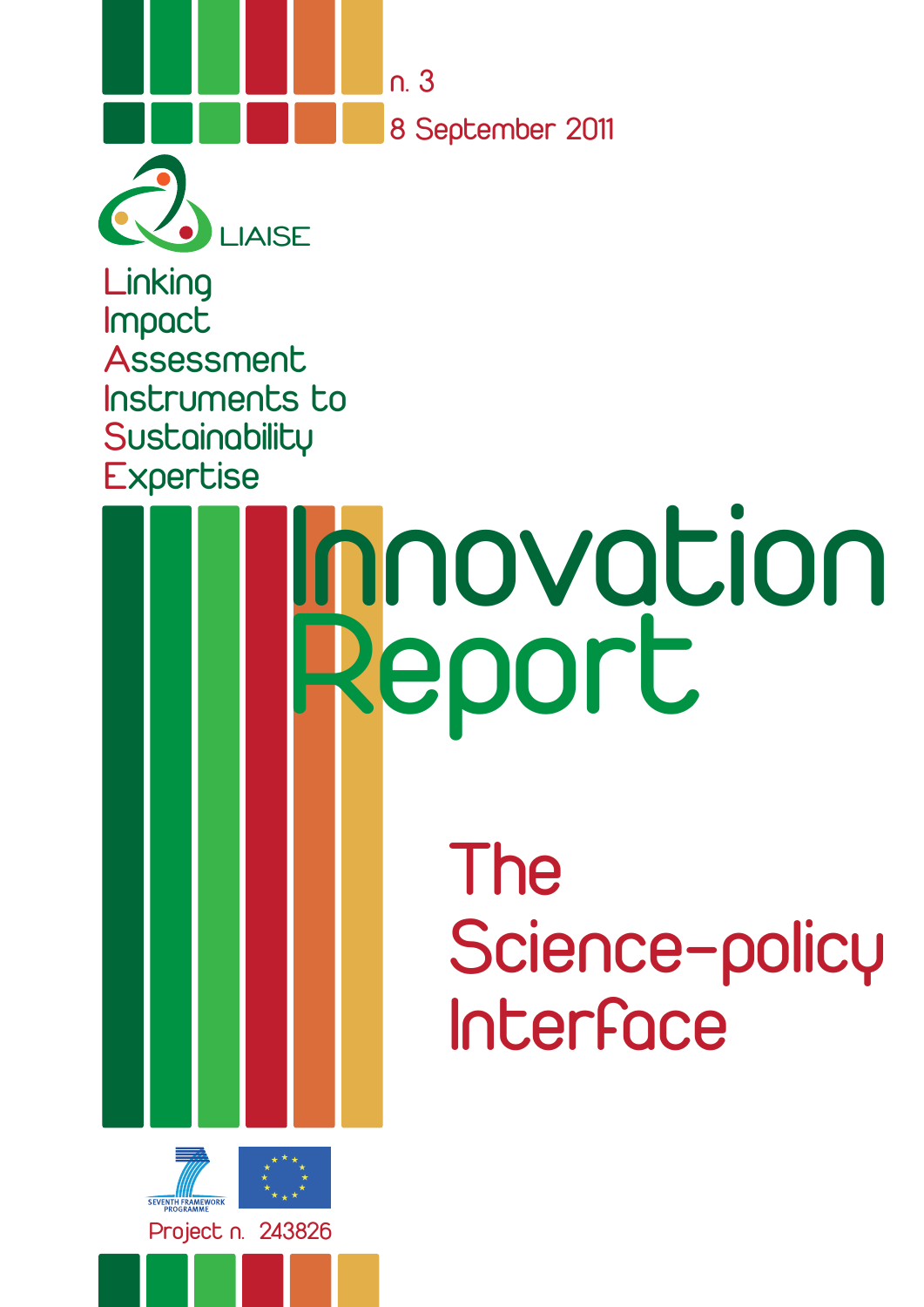# www.liaise-noe.eu



LIAISE - Linking Impact Assessment Instruments to Sustainability Expertise has received funding under the European Community's Seventh Framework Programme (FP7/2007-2013) THEME 6 Environment (including Climate Change). Grant agreement n° 243826. EC Project Officer: Georges Deschamps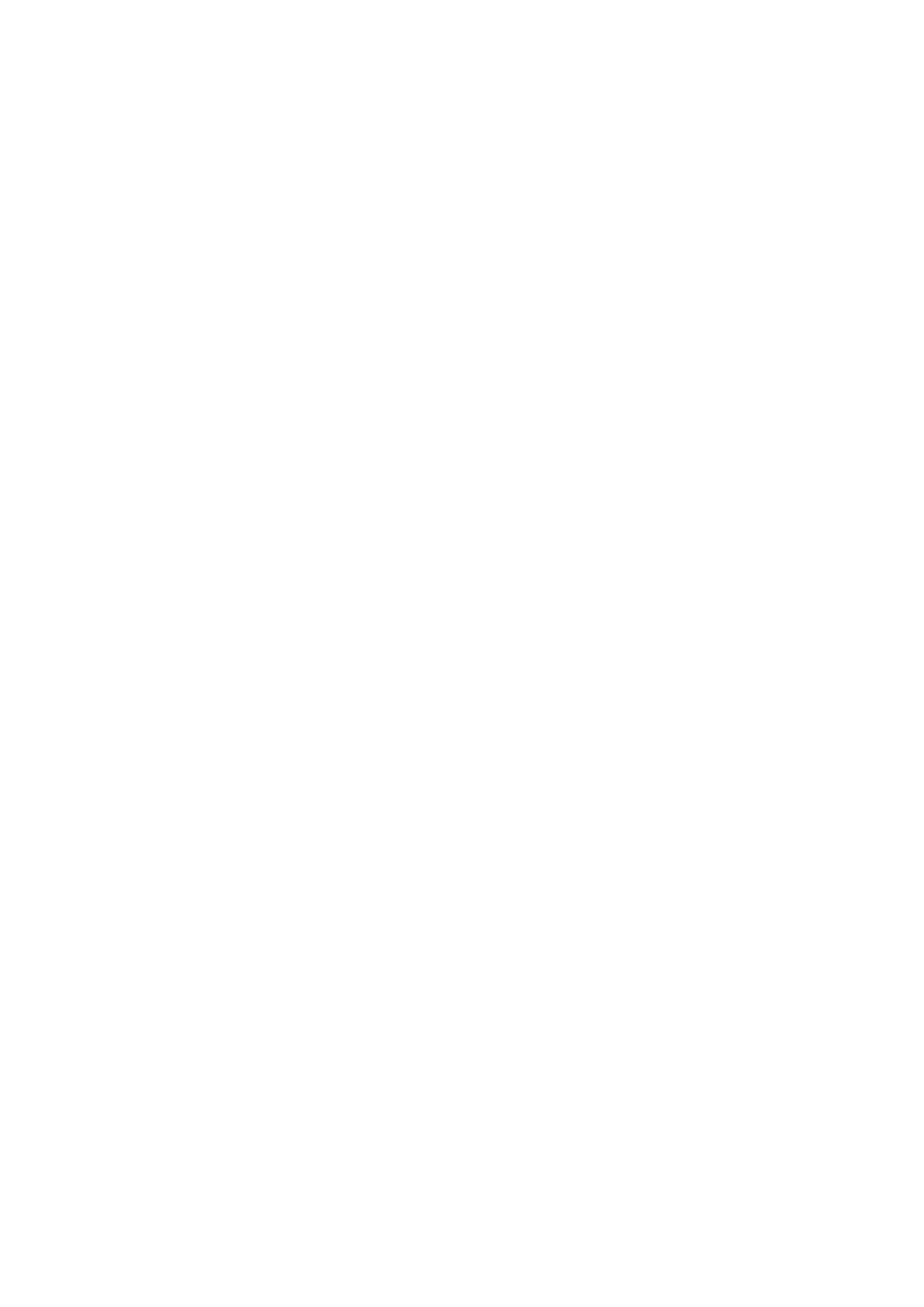# **CONTENTS**





*Working at the science-policy interface*

| page 8.  | Conditions of (successful) science-policy<br>interaction   |
|----------|------------------------------------------------------------|
| page 9.  | Boundary work, boundary objects,<br>boundary organisations |
| page 11. | Types of boundary work                                     |
| page 13. | Knowledge brokering                                        |
| page 15. | Policy analysis and facilitation                           |
|          |                                                            |



page 18. Reviews of recent IA related publications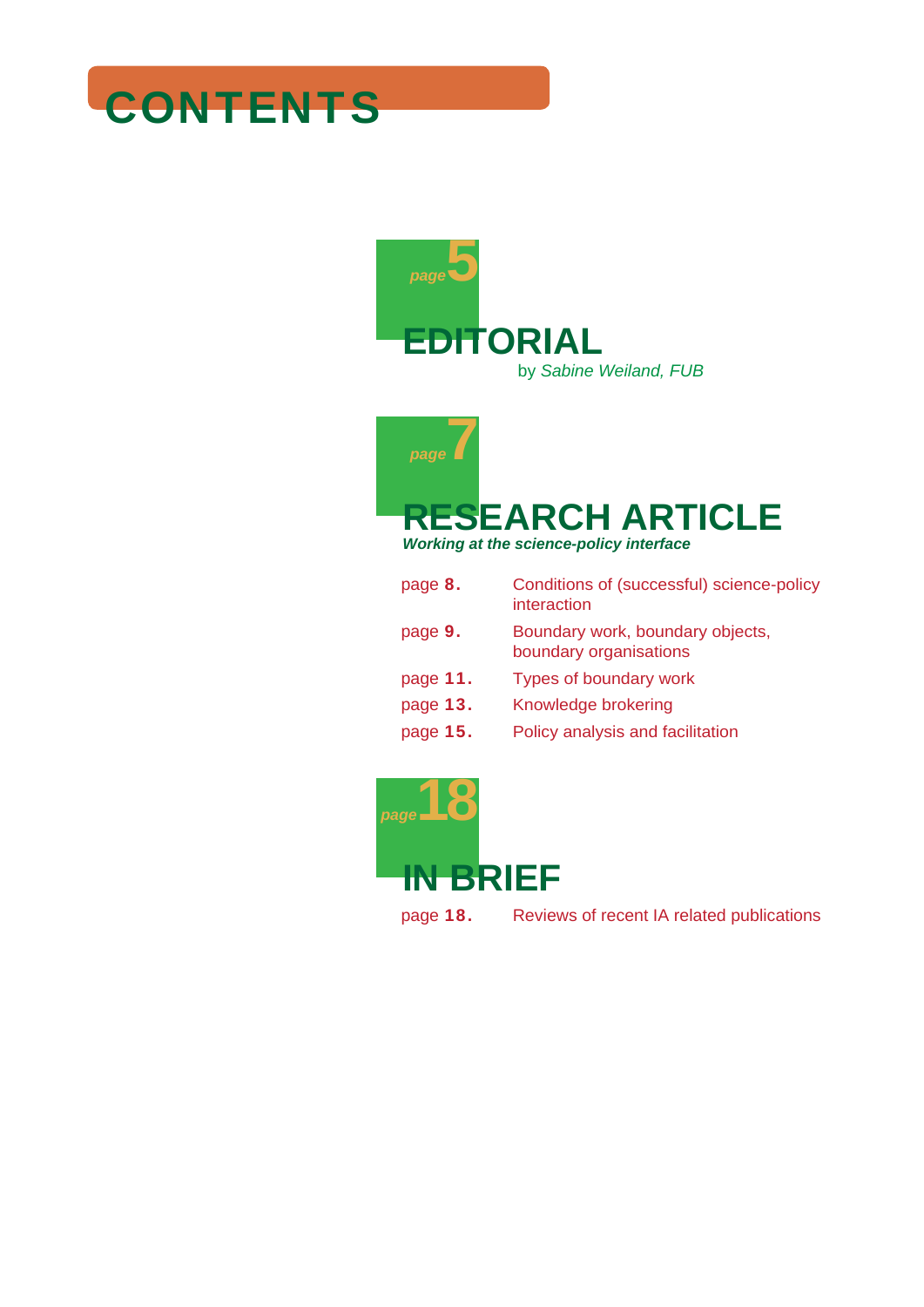

Dear Reader,

The LIAISE ('Linking Impact Assessment Instruments and Sustainability Expertise') project aims to improve the quality and application of impact assessment tools and methods to support policy making. The idea is to increase the knowledge base of policy making, which is expected to result in better and more sustainable policies. Yet linking science and policy to meet sustainable development has proven to be a chronically difficult task. A direct impact of scientific knowledge on political decisions appears to occur only in a minority of cases, especially when the knowledge supports a course of action that was planned to be taken anyway. In many cases, research has a much more indirect and unintended impact on policy through conceptual use and ideas that enable policy makers to gradually revise their framings and definitions of the policy problem. In this context, the rise of policy impact assessment in many countries can be seen as an attempt to institutionalise the use of scientific knowledge in political decision making and, thereby, to develop more robust, adaptable and sustainable policies.

Much of the debate and practice of the science-policy interaction is however still informed by a one-directional transfer model – 'get the facts right, then act'. In fact, science's relationship with policy is much more complicated than this linear model suggests. Already the hypothesis of the two separate worlds of science and politics, of knowledge producers and knowledge users, may be misleading. Peter Weingart<sup>1</sup> claims that, on a macro level, the science-policy nexus can be analysed as a dialectical process of the scientification of policy and the politicisation of science. One indicator of the former is that many political problems, like environmental pollution and climate change, have been first recognised and described by scientists. That way, science becomes part of the governing process and plays an important role in defining the problems that it is then asked to solve. Vice versa, knowledge is inevitably judged and valued by society as it enters the public arena. Advisors are selected, not only because policy makers and administration officers need their advice, but because they need their authoritative support for the policies they represent. Science has become one of the actors in the political arena. On the micro-level as well, science-policy interaction is less neatly separated than the two-worlds hypothesis implies. Rather than a one-directional movement of knowledge, we can discern ongoing interaction and negotiation between science and policy. Such negotiations may concern the relation of an advisory body to a government department, the formulation of research questions, the way in which a scientific model is to be built and subsequently used, etc.

*1* Weingart, P. (1999), Scientific expertise and political accountability: paradoxes of science in politics. *Science and Public Policy* 26(3): 151- 161; see also Hellström, T., Jacob, M. (2000), Scientification of politics or politicization of science? Traditionalist science-policy discourse and its quarrels with Mode 2 epistemology. *Social Epistemology* 14(1): 69-77.

This innovation report deals with the science-policy interface and the interactions going on at the interface. Drawing on writings from the rich body of literature of knowledge utilization studies in political science and in science and technology studies we will look at the conditions of science-policy interaction, review concepts, such as boundary work, used to describe science-policy interaction, and go through publications that deal with concepts to understand and manage the science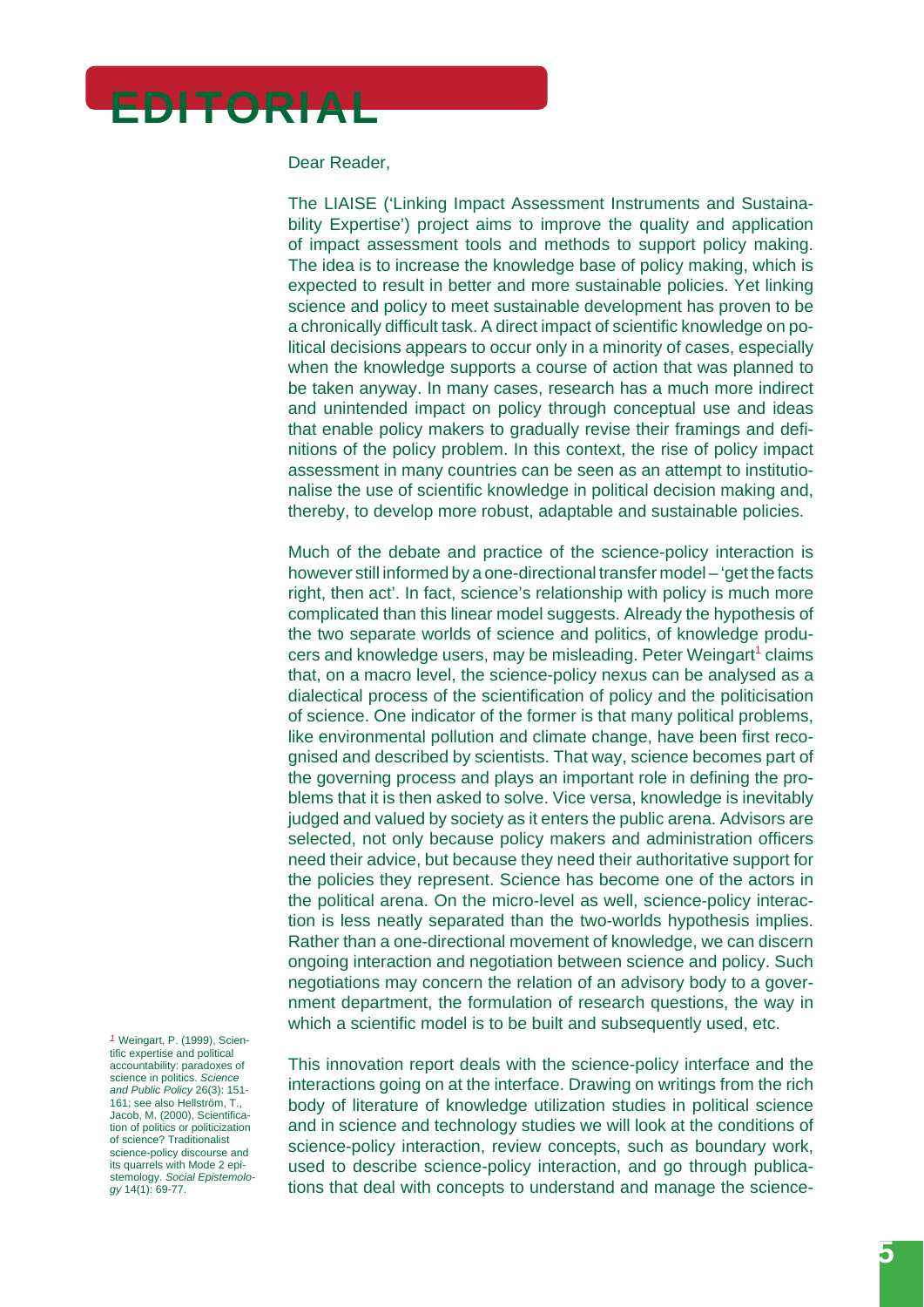policy interface. The notion of 'boundary management' could provide an alternative to the criticised linear model of the transmission of science into policy. In the report, particular emphasis lies on the concept of 'knowledge brokering' that plays a key role in LIAISE's Work Package 6 as a strategy of linking science and politics. A reflection on the role of political scientists as analysts and facilitators of science-policy interaction closes the report. Not all of the reviewed articles are new; some are rather classical readings from the science-policy debate. Also, given the broad range of existing publications, the choice of the publications for review is necessarily selective. Nevertheless, we hope to provide the reader with an instructive overview on the topic. In the second part, the innovation report as usual contains a number of short reviews of recent publications from the field of impact assessment. We wish you an interesting read! Comments on the current issue, as well as ideas and topics for future issues are always welcome.

Yours,

Stric War Car

Sabine Weiland, Freie Universität Berlin sabine.weiland@fu-berlin.de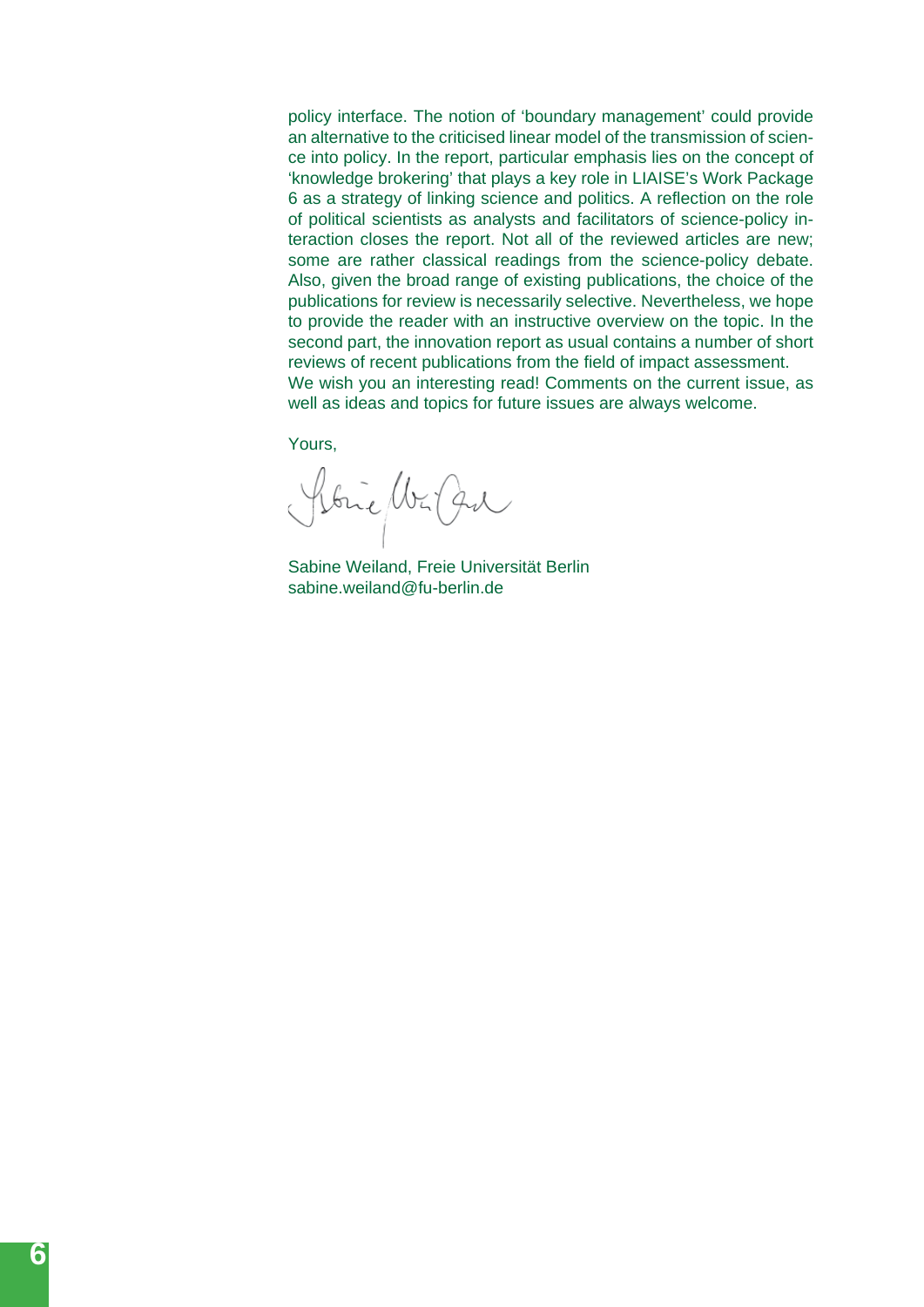

Reviewed articles:

Cash, D. et al. (2002), Salience, Credibility, Legitimacy and Boundaries: Linking Research, Assessment and Decisions Making. RWP02\_ 046, John F. Kennedy School of Government, Harvard.

Gieryn, T.F. (1995): Boundaries of science. In: S. Jasanoff et al. (eds.), *Handbook of Science and Technology Studies*. Thousand Oaks, Sage: 393-443.

Guston, D.H. (2001), Boundary organizations in environmental policy and science: an introduction. Science, *Technology & Human Values* 26(4): 399-408.

Hoppe, R. (2010a), From 'knowledge use' towards 'boundary work': sketch of an emerging new agenda for inquiry into science-policy interaction. In: R. in't Velt (ed), *Knowledge Democracy. Consequences for Science*, Politics and Media. Heidelberg, Springer: 169-186.

Hoppe, R. (2010b), Making policy analysis doable and reflexive, in: R. Hoppe, *The Governance of Problems. Puzzling, Powering and Participation*. Bristol, Policy Press: 167-194.

Michaels, S. (2009), Matching knowledge brokering strategies to environmental policy problems and settings. *Environmental Science & Policy* 12(7): 994-1011.

In policy making, government and administration often rely on scientific advice when making their decisions. Recent years have seen a rise of impact assessment of policies. In many OECD countries procedures were institutionalised for better informed policymaking by predicting and evaluating the consequences of regulatory activities. Indeed, an evidence-based approach to public policy is at the heart of modern government. Underlying is the traditional one-directional model of knowledge and information transfer holding that science produces evidence and objective knowledge that needs to be translated into a format – applied knowledge – that policy makers can use.

This model, however, does not adequately represent the interaction and mutual construction of science and policy. Critics argue that it fails to acknowledge the complexities of the science-policy nexus in several respects (Hoppe 2010a, p. 173-74): First, the interplay between principles of advice production and the scientific knowledge deliverers is complex and varied. Knowledge is not unilaterally transferred from scientists and advisors to policy makers. The latter also stimulate certain forms of knowledge. When policy formulates a question that requires knowledge production or advice giving, they are involved in steering scientific work. Second, scientists do not just provide instrumental knowledge that policy makers can use to achieve their goals, but also define problems, suggest and help to define policy goals, and structure trajectories for solutions for policy problems. Third, the ways in which political strategies can be wrapped in the cloak of scientific objectivity adds another layer to the interaction between science and politics. This also includes "the subtle interplay between finding solutions for defined problems or redefining problems to fit found solutions"2.

*<sup>2</sup>* Hoppe, R. (2002), Rethinking the puzzles of the sciencepolicy nexus: boundary traffic, boundary work and the mutual transgression between STS and policy studies. Paper prepared for the EASST 2002 Conference, 'Responsibility under Uncertainty'. York, 31 July - 3 August, 2002, p. 19*.*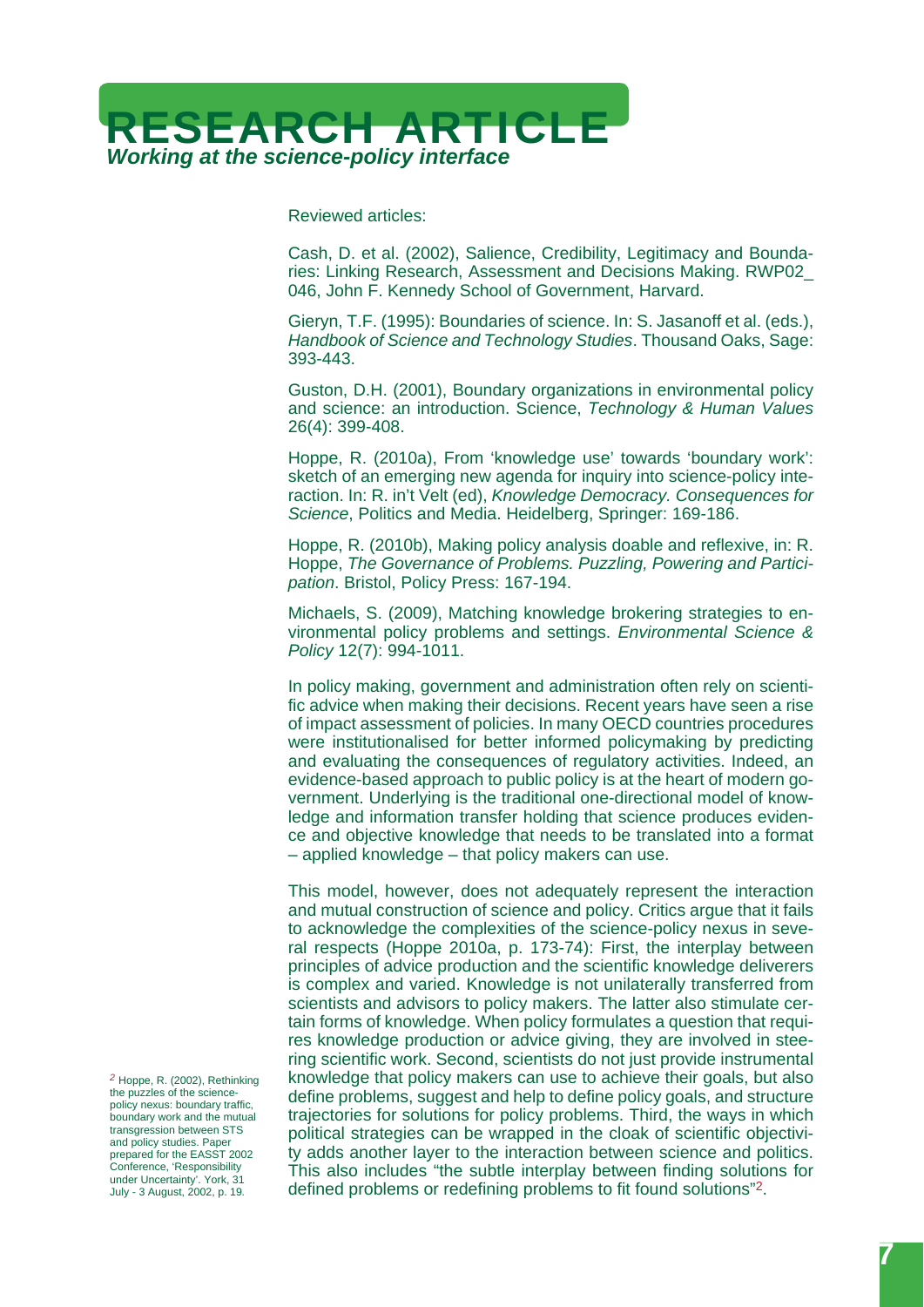Based on this critique of the linear transfer model of scientific knowledge to policy, this research review takes a closer look at the interface, or boundary, of science and politics, and at the interaction between scientific advisors and policymakers. How can the science-policy interface more adequately be conceptualised?

#### Conditions of (successful) science-policy interaction

One of the frequently quoted writings in the debate on the sciencepolicy interface is the seminal paper "Salience, credibility, legitimacy and boundaries: linking research, assessment and decision making" by David Cash et al. (2002). It deals with the necessary conditions for transferring information and knowledge across boundaries. Traditionally, scientists, science managers and advisors focussed on *credibility* as the currency of doing policy-relevant research. The question was how to create authoritative, believable and trusted information that can inform the decision making process about the scientific and technical aspects of problems and solutions. Credibility refers to the sources of knowledge which must be deemed trustworthy, as well as to the facts and causal explanations invoked by these sources. On an organisational level, priority was given to creating organisational structures that assure credibility of the information being produced through peer review, rigorous selection of participants etc. Credibility also interacts with agreement on knowledge: it is hard to establish in issue areas characterised by scientific disagreement or uncertainty.

Over the past decades, however, the understanding of the role of scientific knowledge in political processes has become more nuanced. Credibility is still regarded as essential, but other socially mediated attributes in the process of constructing and using knowledge have become equally important (Cash et al. 2002, p. 3-5). *Salience* refers to the relevance of information to decision makers or affected stakeholders. Interesting and relevant topics identified within the scientific community may be of little relevance outside of it. A good example is the Global Biodiversity Assessment, in which the target audience, the parties to the Convention on Biological Diversity, had little interest in the questions that were being asked by the assessors. Timing and scope are also crucial since information arriving at the wrong time (too early, or too late), or being too broad or too narrow to fit the policymakers' agenda can fail to be taken up in the decision making process because of a lack of perceived salience. *Legitimacy* refers to the political and procedural 'fairness' of an information producing process. This involves whether it considers the values, concerns, and perspectives of different stakeholders. Political actors judge legitimacy based on who participated and who did not, how information was processed and disseminated, and how decisions were made. As an example of a lack of legitimacy the authors quote the early stages of the Intergovernmental Panel on Climate Change, in which participants from developing countries questioned the absence of scientists and perspectives from the developing world.

To effectively connect knowledge to action, it is essential that this knowledge is considered credible, salient *and* legitimate with multiple audiences (Cash et al. 2002, p.5-6). All three attributes are necessary for the knowledge to make an impact. The danger of focusing only on credibility at the expense of the other attributes was already mentioned above. But even in cases where the actors view information and knowledge as having two of the attributes, they might fail to influence the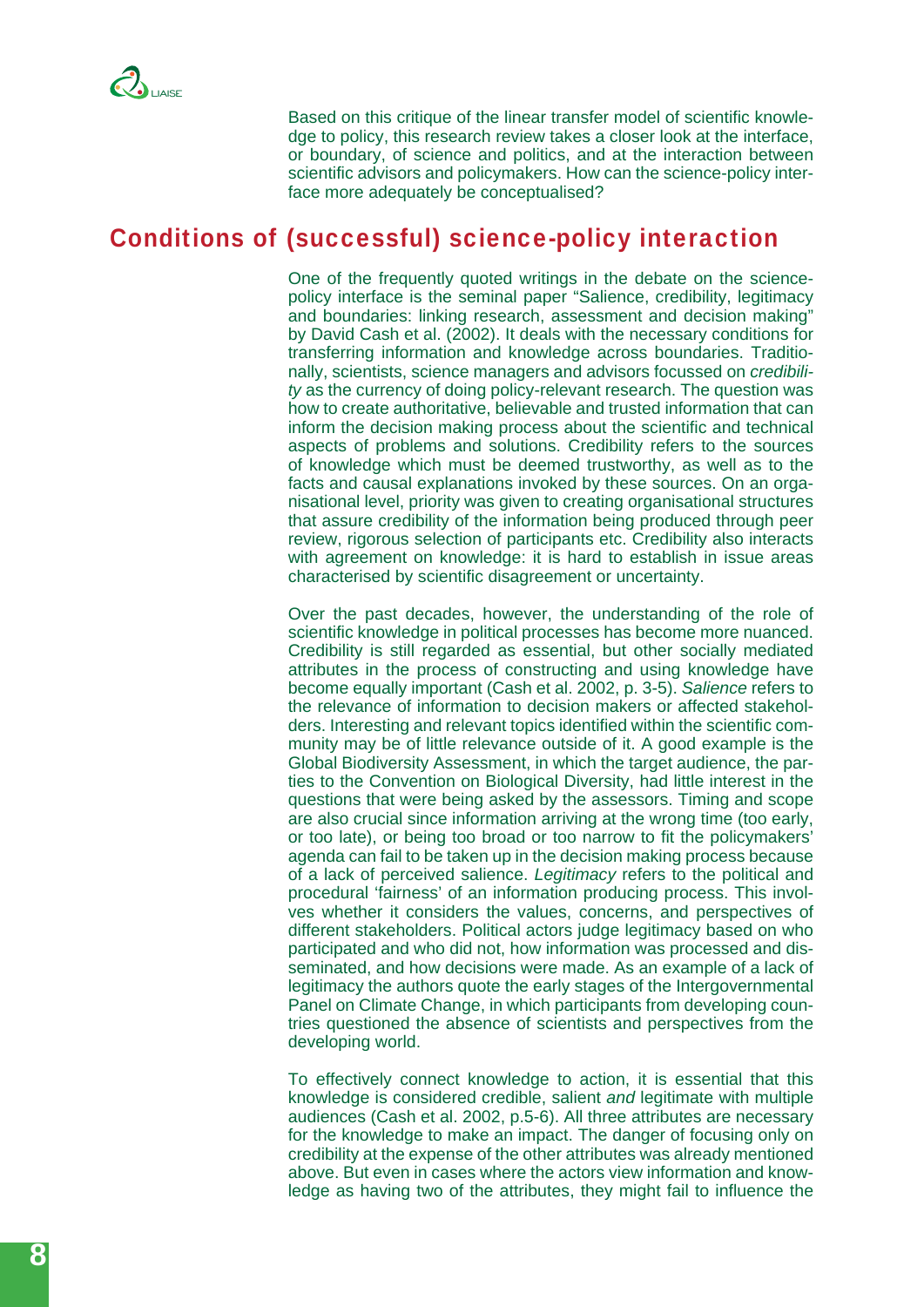decision making process because of a lack of the third. It is difficult to define thresholds for the requisite levels of credibility, salience and legitimacy since they vary across issue areas, political contexts and over time. Cash and colleagues argue that the point is not the threshold levels but the simple fact that they exist. In addition, the three attributes are often dependent on each other. Tensions might exist between them such that efforts to strengthen one attribute will often adversely impact another. For example, efforts to increase credibility by maintaining strong boundaries between science and politics might have the cost of decreasing salience by excluding the policymakers from the scoping or agenda-setting process. Also, efforts to increase legitimacy by increasing inclusiveness can have negative effects on salience since this might lead to a reframing of problems that is considered irrelevant by particular actor groups. Further combinations of mutual influences are possible. Yet efforts to increase credibility, salience and legitimacy can also be complementary: increasing one attribute might result in increases of another attribute. Efforts to increase salience by engaging more stakeholders may also lead to greater legitimacy on the process as greater acceptance and support is achieved. Likewise, increase of salience through engaging more stakeholders may also positively influence credibility by bringing local and other stakeholder knowledge into the process. Based on these interrelations the authors argue that successful connection of knowledge and political decisions is not only dependent on engendering favourable perceptions of credibility, salience and legitimacy, but also on balancing the trade-offs among the three attributes. Neglect of one of them could result in a rejection of knowledge or resistance to proposed actions (ibid., p. 7).

The authors continue to argue that dissonances in the interaction of science and politics often stem from different attributions of credibility, salience, and legitimacy on both sides of the boundary. The challenge is to have in place or to create institutions that work across boundaries and perform an active boundary management to bolster credibility, salience and legitimacy. Before going into details on this aspect, we will have a closer look at various boundary concepts which are used to describe the demarcation line between science and politics but also their connections.

#### Boundary work, boundary objects, boundary organisations

Boundaries can be found in many places. They may delimit social constructions as functional activities (e.g. knowledge generation, decision making, implementation), knowledge types (e.g. western scientific, traditional, local), academic disciplines (e.g. physics, economics, sociology), political jurisdictions (e.g. nation states), organisational scales (e.g. local, cities, regions, states, supranational), and so on (Cash et al. 2002, p. 7). It is important to note that what demarcates all these spheres is not some essential or transcendental differences but an array of *socially constructed* factors and behaviours (Guston 2001: 399). For this, Thomas Gieryn (1995) coined the term *boundary work*. The concept of boundary work aims to explain how scientists maintain the boundary of their community and hence the cognitive authority of their work. Originally referring to the relationship between science and nonscience, the concept of boundary work has since then been applied to the interface between science and politics (Guston 2001) and, more broadly, to organisations that mediate between knowledge and action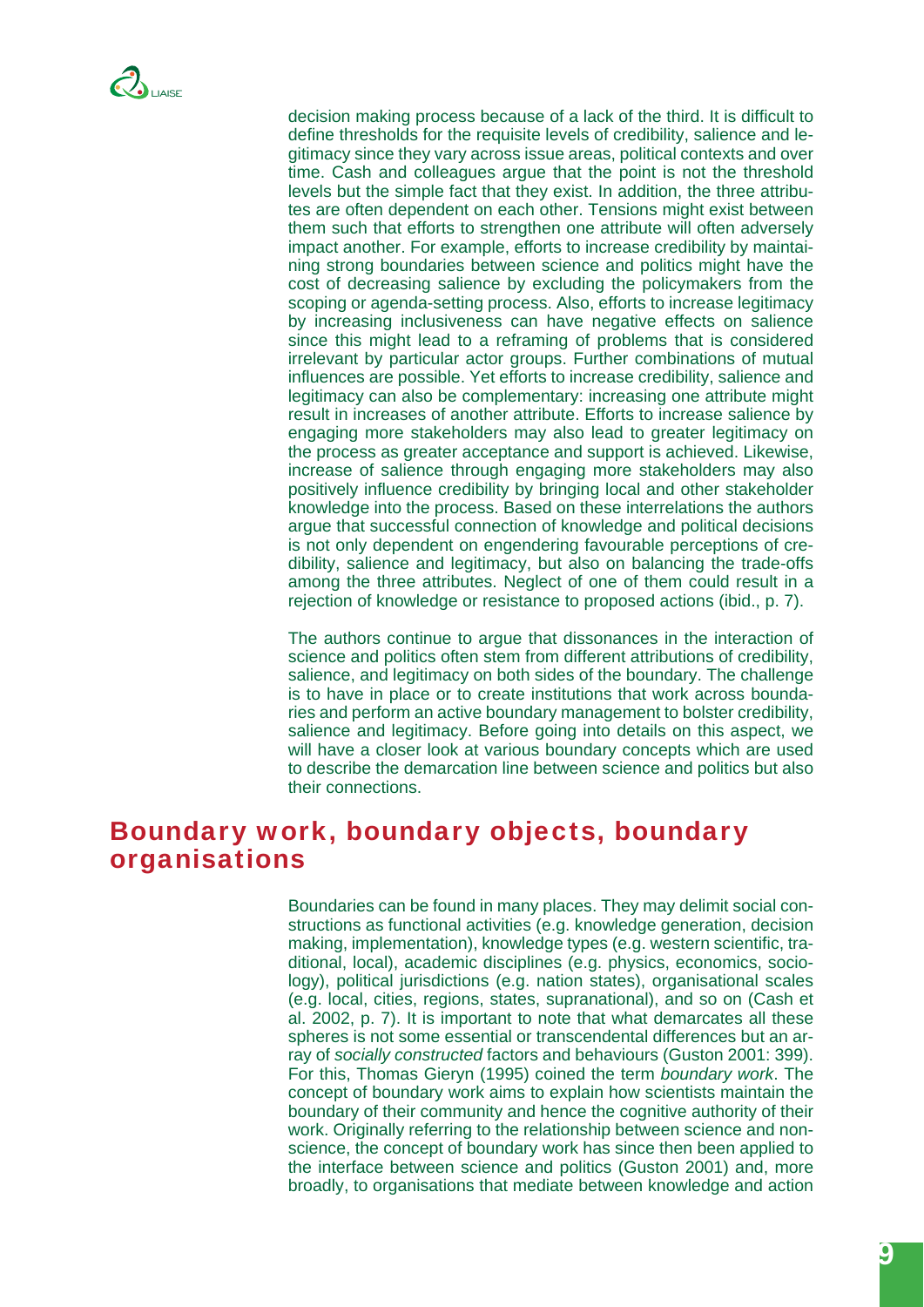the interface between science and politics (Guston 2001) and, more broadly, to organisations that mediate between knowledge and action (Cash et al. 2002).

The relation between science and non-science (and politics in particular) cannot be described in clear and sharp boundaries. Rather the zones of engagement on both sides are fluid. Boundary work describes how both parties are continuously bargaining with each other about how the exact demarcation line between science and politics should be drawn. The actors on both sides of the boundary define practices in contrast to each other while at the same time attempting to find productive cooperation across these boundaries through a division of labour. Boundary work expresses how expert advice simultaneously demarcates and coordinates science and politics. In this context, Robert Hoppe (2010a, p. 173-74) notes:

"Such boundary negotiation may concern the exact relation between an advisory body and a government department; or the formulation of a question or remit for advice; or the way in which a scientific model is to be built, and subsequently used; […] or about managing uncertainties; or, finally, conflicts between scientific domains, or between scientific knowledge and other types of knowledge such as experience-based knowledge or citizen knowledge."

The absence of an essentialist demarcation line between science and politics and the flexibility of boundary work may threaten some important societal values and interests. Nevertheless, scholars have argued that the blurring of boundaries can lead to more productive policy making than the intentional and often practised separation of both spheres (Guston 2001). Factors that contribute to the linking of the two domains include the identification of boundary objects and creation of boundary organisations. *Boundary objects* are products that belong to both the scientific and the political sphere and can be used by actors within both spheres without losing their own identity. For example, a patent on research results can be used by a scientist to establish priority, and simultaneously by a politician as an indicator for the productivity of research. Other examples include indicator systems, econometric or climate models, bi-annual audits, assessment reports, etc. Boundary objects allow for coordination of the activities of both realms and hence provide stability (Guston 2001, p. 400; Hoppe 2010a, p. 183).

*Boundary organisations* also function as instances of coordination and stability. They institutionally facilitate the science-politics-interactions in a given domain by providing an opportunity structure for the creation of boundary objects. They involve participants from both sides of the boundary. Sitting at the frontier of the scientific and political worlds, boundary organisations are accountable to representatives of both worlds, simultaneously. The construction of dual agency also means that the organisation speaks differently to different audiences. As Guston puts it (2001, p. 405):

"To the scientific principle, it [the boundary organisation] says, 'I will do your bidding by demonstrating to the politicians that you are contributing to their goals, and I will help facilitate some research goals besides.' To the consumer [of information and knowledge], who is also a principle, it says, 'I will do your bidding by assuring that researchers are contributing to the goals you have for the integrity and productivity of research.'"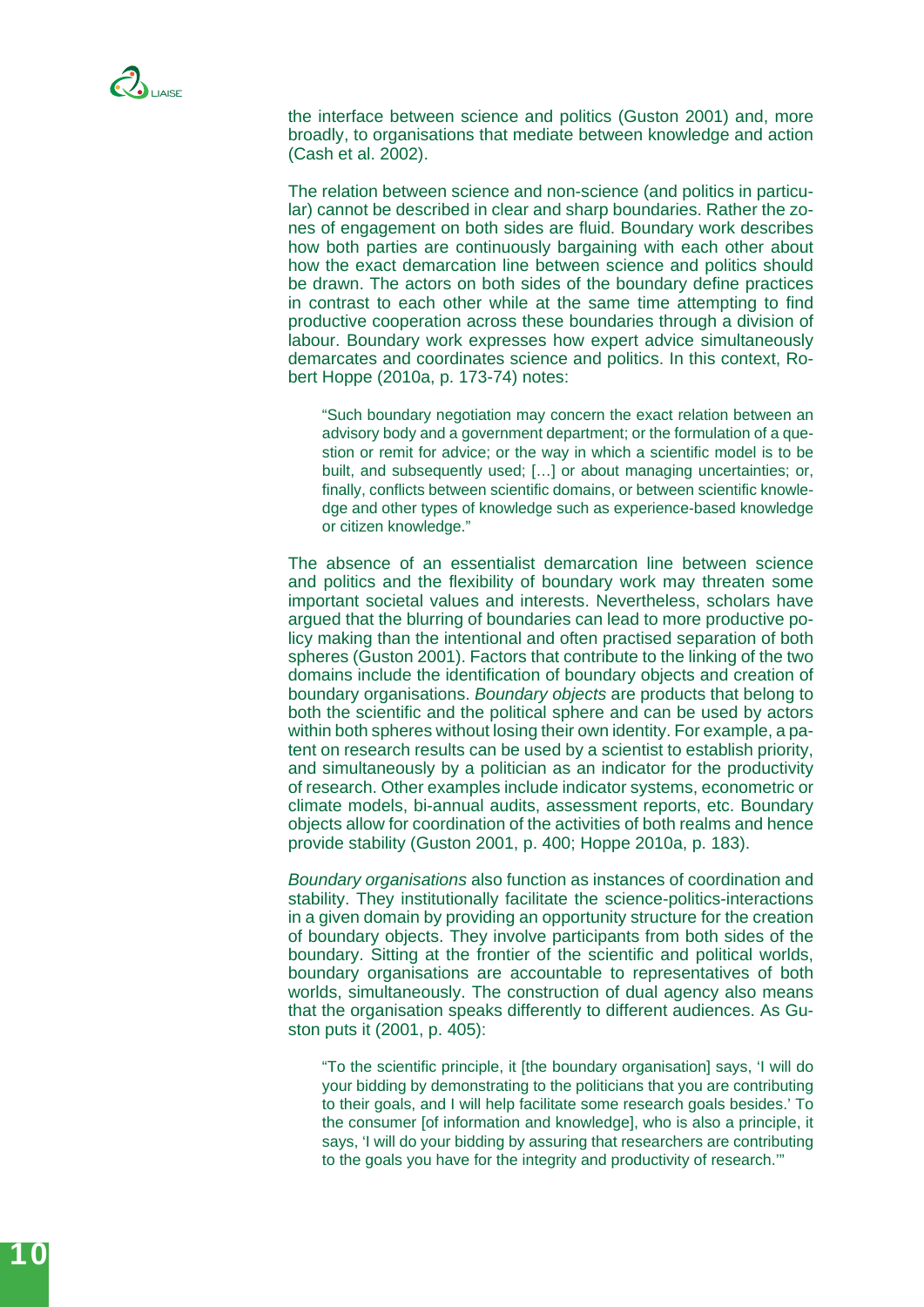

The boundary organisation hence allows science and politics "to construct the boundary between their enterprises in a way favourable to their own perspectives" (ibid.). For the Netherlands, Hoppe (2010a, p. 182) gives a number of examples for boundary organisations, such as the legally established, highly institutionalised Netherlands Bureau for Economic Policy Analysis (CBP) or the Scientific Council for Government Policy (WRR), merged knowledge organisations like Alterra (for agriculture and environment), and sectoral advisory councils like the Advisory Council for Research on Spatial Planning, Nature and the Environment (RMNO). To some extent, the LIAISE network could also be seen as a boundary organisation – when we think of LIAISE not as an EU research project but rather as an organisation that strives to create linkages between the scientific and policy communities working in the area of impact assessment.

Returning to the above reviewed article by Cash et al. (2002) which argued that concern for and balancing of credibility, salience and legitimation is a necessary condition for transferring information and knowledge across the boundary between science and politics, we can now understand the role of boundary organisations in this. The creation and maintenance of boundary objects as shared products increases credibility by bringing needed expertise from various sources to the table; it increases the probability of producing salient knowledge by engaging the user early in the knowledge production process; and it potentially increases legitimacy by including multiple perspectives in the process and providing greater transparency (ibid., p. 16). In the management of the science-policy-boundary, it is crucial that the boundary organisation actively mediates between the spheres on both sides of the boundary. This also reduces the potential trade-offs between the attributes of credibility, salience and legitimacy. As Cash et al. note, it is characteristic that the mediator acts to make the boundary "selectively porous, allowing bridging the boundary for some purposes (e.g., getting research user needs to researchers), but keeping the boundary solid for others (e.g., keeping the scientific process out of politics)" (ibid., p. 17). In the following sections, we will more closely look at the mediation activities and interactions between science and politics.

### Types of boundary work

In his paper "From 'knowledge use' towards 'boundary work'", Robert Hoppe (2010a) studies various types of boundary work<sup>3</sup>. In principle, boundary work can be analysed from three different perspectives: as discourses, practices and organisational arrangements. The level of analysis in the Hoppe paper is discourses which means to study the ideas and frames in which boundary work is conceived. The results stem from an empirical study of Dutch actors involved in boundary work, such as modellers, experts, scientific advisors, bureaucrats, politicians, and their thoughts and discourses on their own typical activities.

The study identifies seven types of discourse on boundary work (Hoppe 2010a. p. 175-76). First, *rational facilitation of political accommodation* is the most common discourse brought forward by actors in very different functions. In the context of the Dutch consensus-type political system, the boundary workers are strong believers in political accommodation. They feed the accommodation process with sound arguments, derived from both scientific expertise and stakeholder knowledge. The role of boundary workers is to facilitate transgression

*3* See also Hoppe, R (2008), Scientific advice and public policy: expert advisers' and policymakers' discourses on boundary work. Poièsis & Praxis, DOI 10.1007/s10202\_008- 0053-3.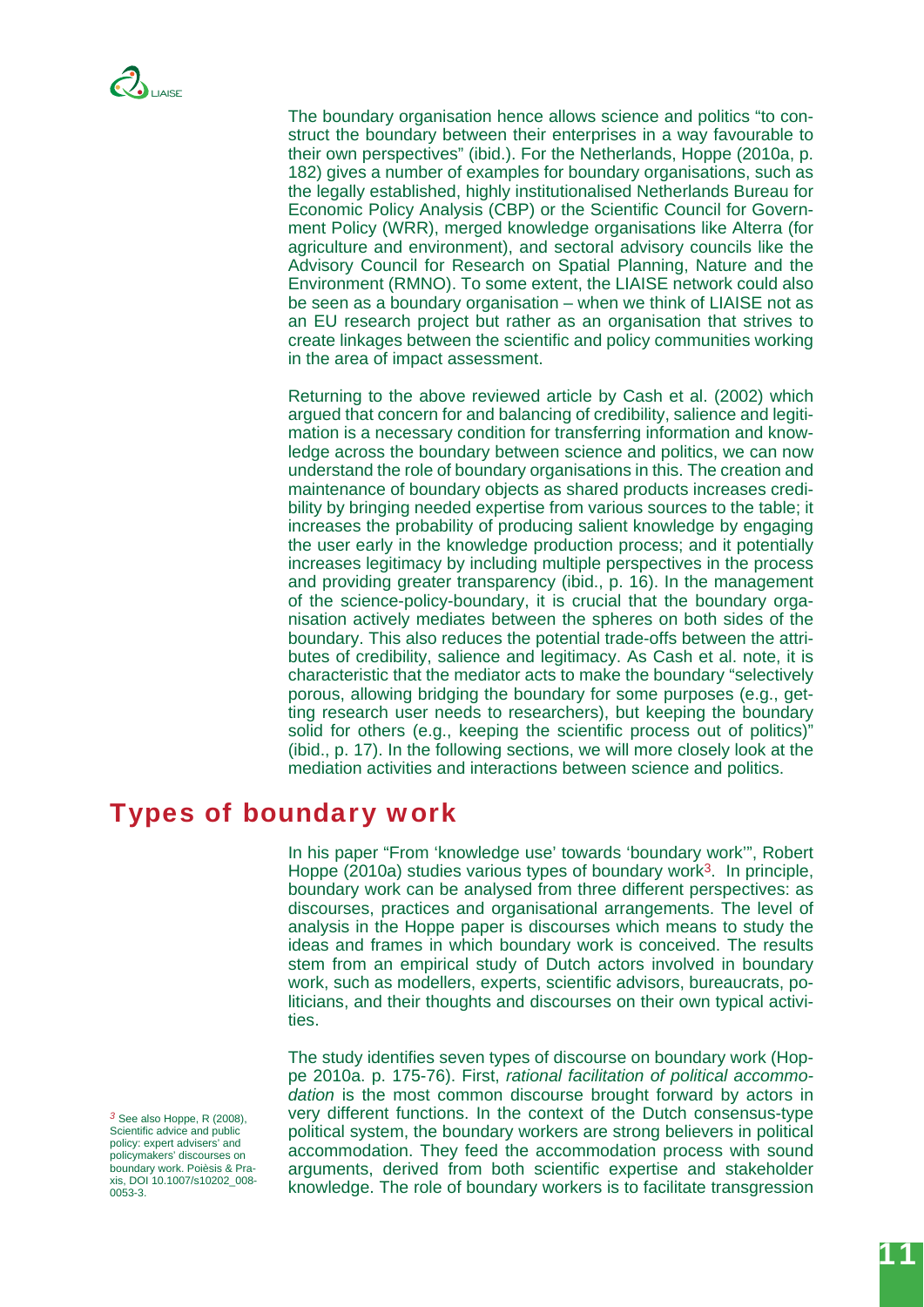between knowledge and politics. Second, *knowledge brokerage* is, as compared to rational facilitation, more sceptical about possibilities to link science and policy, partly because of cognitive impairments of politics and administration, but also because of the inevitable gap between science and politics. However, these actors try to make the best of it: they hold that, under favourable conditions, knowledge brokers may exploit opportunities for instrumental learning. Third, boundary workers engaged in the discourse of *mega-policy strategy* perceive themselves a government-oriented think-tank. They verify and critically examine strategic policies and policy believes-in-use in the light of state-of-the-art scientific evidence and argument. Fourth, *policy analysis* is a discourse in which the pragmatic, long-standing policy networks are at the foreground, such as in economic and financial policy. In these networks, boundary workers are policy analysts that provide politicians, civil servants and stakeholders with science-based intelligence for their political judgements and decisions.

Whereas these four discourses have in common the view that the operational codes of science and politics diverge, the following three discourses are rather predicated on views of convergence of the political/societal functions of science and politics<sup>4</sup>. Fifth, actors involved in the discourse of *policy advice* see their role as boundary spanners between policy analysts and politicians. Their task is to advise their principals about the acceptability and feasibility of policy proposals, on the grounds of pragmatic knowledge on 'what works'. Sixth, *post-normal science advice* is a discourse found in sustainability-related policy fields beset with uncertainties and interest conflicts. Policy networks in these areas are volatile. The role of boundary workers hence is to create and institutionalise more stable role and interaction patterns that allow scientists and policymakers to engage in an open and productive dialogue to jointly assess the advantages, disadvantages and uncertainties surrounding sustainability policies. Finally, *deliberativeprocedure advice* can be characterised as a discourse that emphasises procedure and process-criteria to allow all involved parties to openly debate, each from their own perspective, policy proposals and their underlying values and uncertainties. Actors engaged in this discourse typically work in advisory bodies or as civil servants.

Overall, it can be said that with the exception of the first discourse of rational facilitation, which is pursued by a diverse set of actors, the other types of boundary discourses appear to be borne by homogeneous sets of actors, depending on their position in the science-policy arrangement. Hoppe (2010a, p. 176-79) continues his article analysing in which way the discourses on boundary work are also linked to the occurrence of types of policy problems. A common typology to distinguish differently structured problems is this: domesticated or structured problems (e.g. occupational health and safety, road maintenance); types of moderately structured problems (with either normative agreement but not certainty on knowledge, e.g. tackling aids, or with knowledge certainty but no normative agreement, e.g. stem-cell research); and unstructured ('wicked') problems (e.g. ethnic integration). Hoppe argues that each problem type can be related to specific boundary discourses.

*Policy analysts, knowledge brokers* and *policy advisors* are typically dealing with domesticated problems or the choice of appropriate policy instruments in structured policies. *Rational facilitators* and *mega-policy strategists* are more concerned with strategic advice for the mid- to

*4* Hoppe bases this distinction on the work of Björn Wittrock who drew attention to the dimension of convergence and divergence to describe the relationship between science and politics. Instead of insisting on the presupposed divergence of the two realms, and thus their incompatibility, Wittrock argues that, no matter how different, science and politics follow the same societal functions, namely to lay the foundations for social coherence, cooperation and collective action, see Wittrock, B. (1991), Social knowledge and public policy: eight models of interaction, in: P. Wagner (ed), *Social Sciences and Modern States: National Experiences and Theoretical Crossroads*. Cambridge, Cambridge University Press: 333- 353, 338.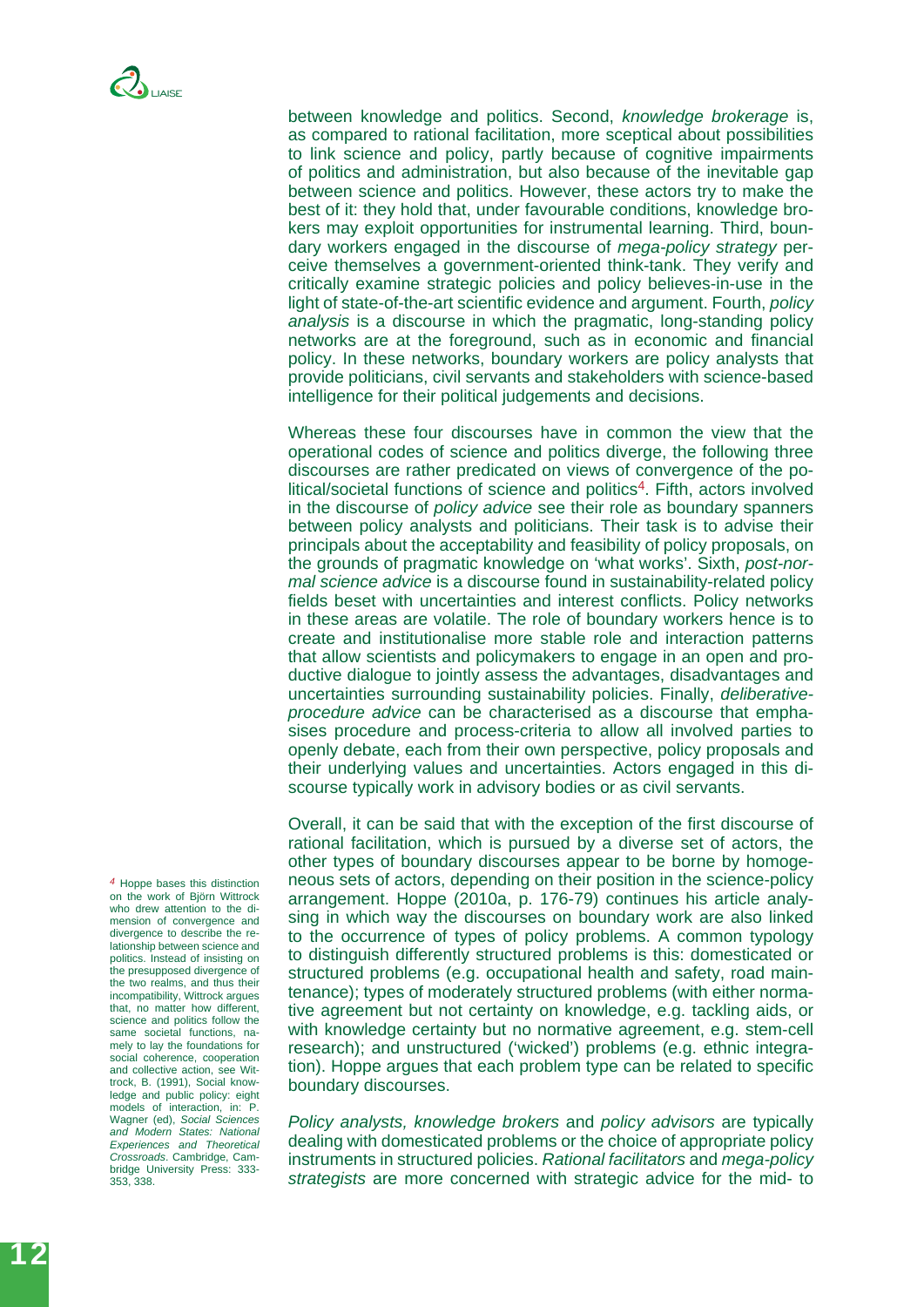long-term, rather than instrumental, short-term advice. In these cases, windows of opportunity for policies are often very narrow and, therefore, timing is a crucial issue for these boundary workers. *Post-normalists* and *deliberative proceduralists* are special types since they typically mediate between domesticated and 'wicked' problems. They operate in both spheres, in the technical, specialist culture of domesticated problems and the culture of political and social debate on fuzzy problems (e.g. a medical specialist working at the Health Council confronted by medical issues with ethically unknown or divisive implications). Lastly, rational facilitators, policy strategists or post-normalists may also be found in ad-hoc or temporary advisory committees which are politically inspired institutions, created to deal with controversial or politically sensitive topics. Hoppe argues that these bodies typically deal with unstructured and ethically divisive issues. The seven different types of boundary work discourses hence cover the range of differently structured problems a political system has to deal with.

Subsequently, one of these discourses of boundary work, knowledge brokering, will be investigated in greater detail5. This concept is at the focus of the work of the LIAISE Work Package 6 in which science-policy interaction is empirically analysed in a number of 'test cases'.

## Knowledge brokering

In her article "Matching knowledge brokering strategies to environmental policy problems and settings", Sarah Michaels (2009) explicitly focuses on knowledge brokering as a strategy to incorporate knowledge into decision making. Knowledge brokers are intermediates acting between scientists, who produce knowledge, and policymakers who are prospective users of that knowledge. Knowledge brokering is a two-way facilitative process between science and policy making: policymakers are encouraged to be open to making use of scientific evidence; researchers are encouraged to undertake policy-relevant research and to present it to policymakers in ways that the latter can understand and value the findings.

The term 'knowledge brokers' is borrowed from Litfin<sup>6</sup> who uses it to highlight the discursive and inherently conflictual dimension of knowledge in the political sphere. Knowing is part of constructing an issue and seeking to address it. Research has shown that policymakers are more inclined and better able to incorporate scientific knowledge when they are involved in creating such knowledge. In this context, co-production of knowledge refers to the interaction of scientists, policymakers and others<sup>7</sup>. Yet policy issues are different, and the related knowledge needs differ. Also, learning styles of policymakers differ, leading them to assign different weights to different forms of evidence. Finally, policymakers act in different political environments with specific external pressures. Consequently, Michaels argues, there is no single form of knowledge brokering.

The article sets out a spectrum of knowledge brokering strategies (Michaels 2002, p. 997-99). Each strategy serves complementary functions and is appropriate for different policy issues or the same issue at different stages in the policy cycle. The strategy of *informing* aims at disseminating information targeted at decision makers, like fact sheets and addresses of web sites. In *consulting*, a counsel is sought to advise on a problem at hand. The broker's role is to locate experts with

*5* This is however not to say that the notion of 'knowledge brokering' is understood in an identical way in Hoppe's, Michael's and other scholar's accounts of the concept. Vice versa, other scholars might be working on similar topics of policy facilitation but calling it differently. The aim of this review rather is to present several frameworks that could be helpful when thinking about the science-policy interface.

*6* Litfin, K.T. (1994), Ozone Discourses: Science and Politics in Global Environmental Cooperation. New York, Columbia University Press.

*7* See e.g. Lemos, M.C., Morehouse, B.J. (2005), The co-production of science and policy in integrated climate assessment. *Global Environmental Change Part A* 15(1): 57-68; Edelenbos, J. et al. (2011), Co-producing knowledge: joint knowledge production between experts, bureaucrats and stakeholders in Dutch water management projects, *Environmental Science & Policy*  14(6): 675-684.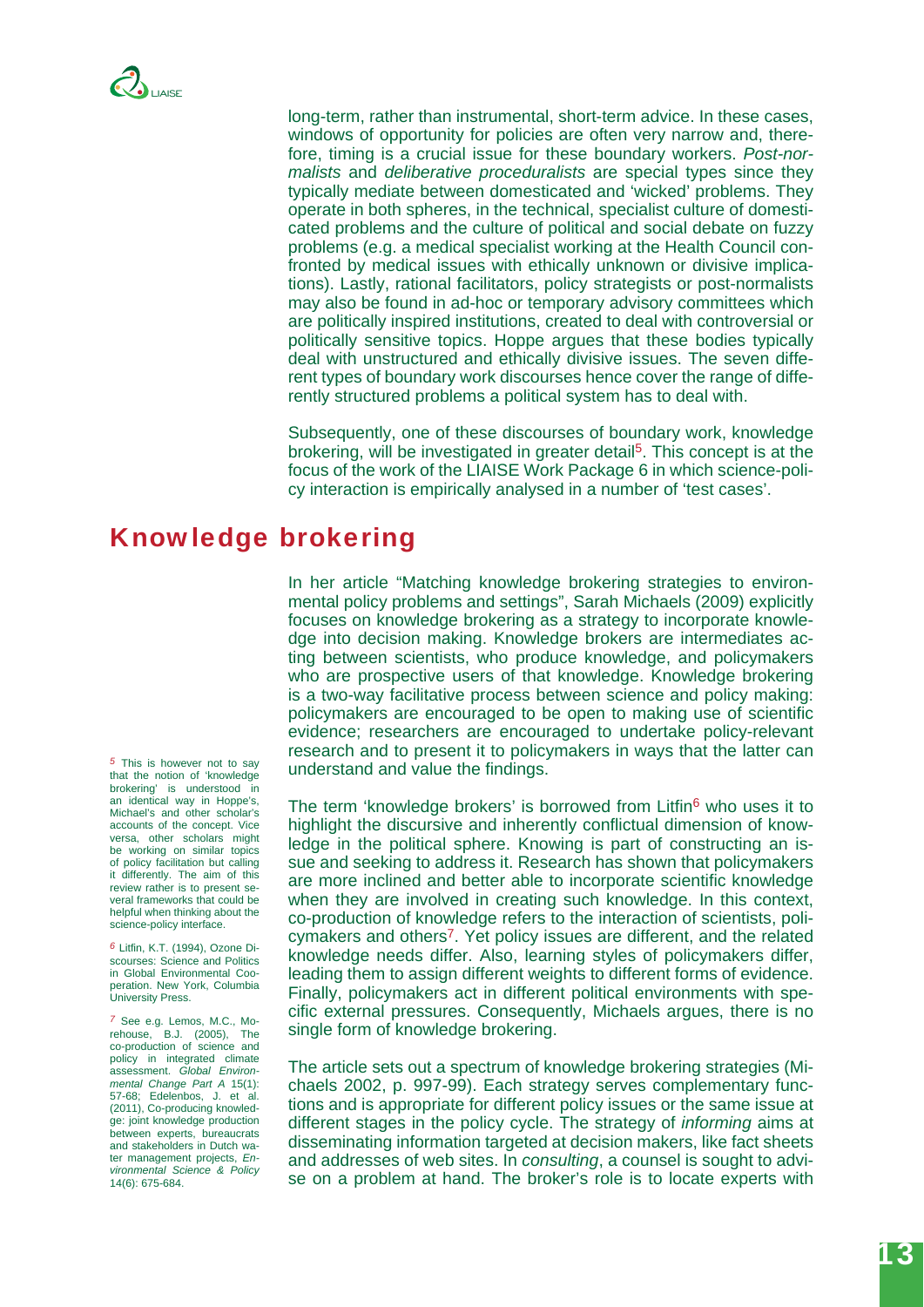salient expertise and to facilitate appropriate communication. Similarly, the aim of *matchmaking* is to identify the needed expertise and to bring together people who would not otherwise meet. Those with potentially useful expertise may not recognise the value of it to a policymaker; and it is the knowledge broker's task to link them and their work. *Engaging*  refers to a strategy in which one party frames the debate through terms of reference for a given policy problem and implements a process of involving other parties with salient expertise, such as technical committees or secondments. The broker may support this through liaison or facilitation. The strategy of *collaborating* involves all parties in jointly framing the interaction process and negotiating substance to address a distinct policy problem. In this case, the broker facilitates collaboration between the parties. Finally, *capacity building* also refers to co-management and co-production of knowledge but emphasises what can be learnt from doing so that is applicable to the various dimensions of the policy problem and its implications. Knowledge brokers strive to create and sustain the abilities of people and institutions for such learning. For this, an iterative approach of evaluation and making adjustments is required. Overall, these six options for linking science and policy<sup>8</sup> vary in terms of effort and degree of interaction between the involved scientists, decision makers and brokers.

While many publications acknowledge the importance of knowledge brokering to develop more robust public policies<sup>9</sup>, the strength of this article lies in its attempt to systematically assess how different brokering strategies fit within heuristic frames intended to advance political decision making. With a focus on environmental policy making, Michaels (2009, p. 999-1008) builds her analysis on four frameworks of types of policy problems or policy settings scenarios in which a policymaker is operating. They are Lindquist's decision regimes<sup>10</sup>, Turnhout et al.'s science policy typology<sup>11</sup>. Holling's adaptive cycle<sup>12</sup>, and Kurtz and Snowden's Cynefin domains<sup>13</sup>. Each of the frameworks has a different emphasis: Lindquist's set of decision regimes is oriented at the policy process; Turnhout's types of policy problems are generated as functions of the policy process and the subject content; Holling's concept focuses on the nature of the content; and in Kurtz and Snowden's framework, the emphasis is on individual ways of sense-making, specifically whether decision makers see data, appreciate its importance and act upon it.

Michaels (2009, p. 1008) distils from these approaches a systematic that identifies specific knowledge brokering strategies fitting for each of the different policy problems or policy settings identified through the four frameworks. Like this, it is possible to identify a shared knowledge brokering strategy common to problems and settings in the frameworks. For example, the strategy of informing may be suitable in a routine decision regime, with well-structured policy problems, in the conservation phase of the adaptive cycle, and in the ordered domain of known causes and effects. The strategy of collaboration is fitting for a fundamental decision regime (that provides opportunities to rethink a dominant approach), with badly structured policy problems, in the release phase of the adaptive cycle, and the Cynefin domain of disorder. The value of this systematic lies in its attempt to match different knowledge brokering strategies with different ways of understanding the range of policy problems and political settings confronting decision makers. It also highlights the fact that the knowledge brokering strategy must fit the targeted policy issue and the policy setting in which it occurs.

*8* There exist other classifications of knowledge brokering strategies and functions, e.g. knowledge brokers as knowledge managers, linkage agents and capacity builders, see Meyer, M. (2010), The rise of the knowledge broker, *Science Communication* 31(1): 118- 127, 121.

*9* See e.g. Bielak, A. et al. (2008), From science communication to knowledge brokering the shift from 'science push' to 'policy pull', in: D. Cheng et al. (eds), *Communicating Science in Social Contexts: New Models, New Practices*. New York, Springer: 201-226; Pielke, R. (2007), *The Honest Broker*. Cambridge, Cambridge University Press.

*10* Lindquist, E.A. (1989), What do decision models tell us about information use? *Knowledge in Society* 1(2): 86-111.

*11* Turnhout, E. et al. (2007), Ecological indicators: between the two fires of science and policy. *Ecological Indicators* 7(2): 215-228.

*12* Holling, C.S. (1995), What barriers? What bridges?, in: L.H. Gunerson, C.S. Holling (eds), *Barriers and Bridges to the Renewal of Ecosystems and Institutions*. New York, Columbia University Press: 3-34.

*13* Kurtz, C.F., Snowden, D.J. 2003, The new dynamics of strategy: sense-making in a complex and complicated world. *IBM Systems Journal* 42(3): 462-483.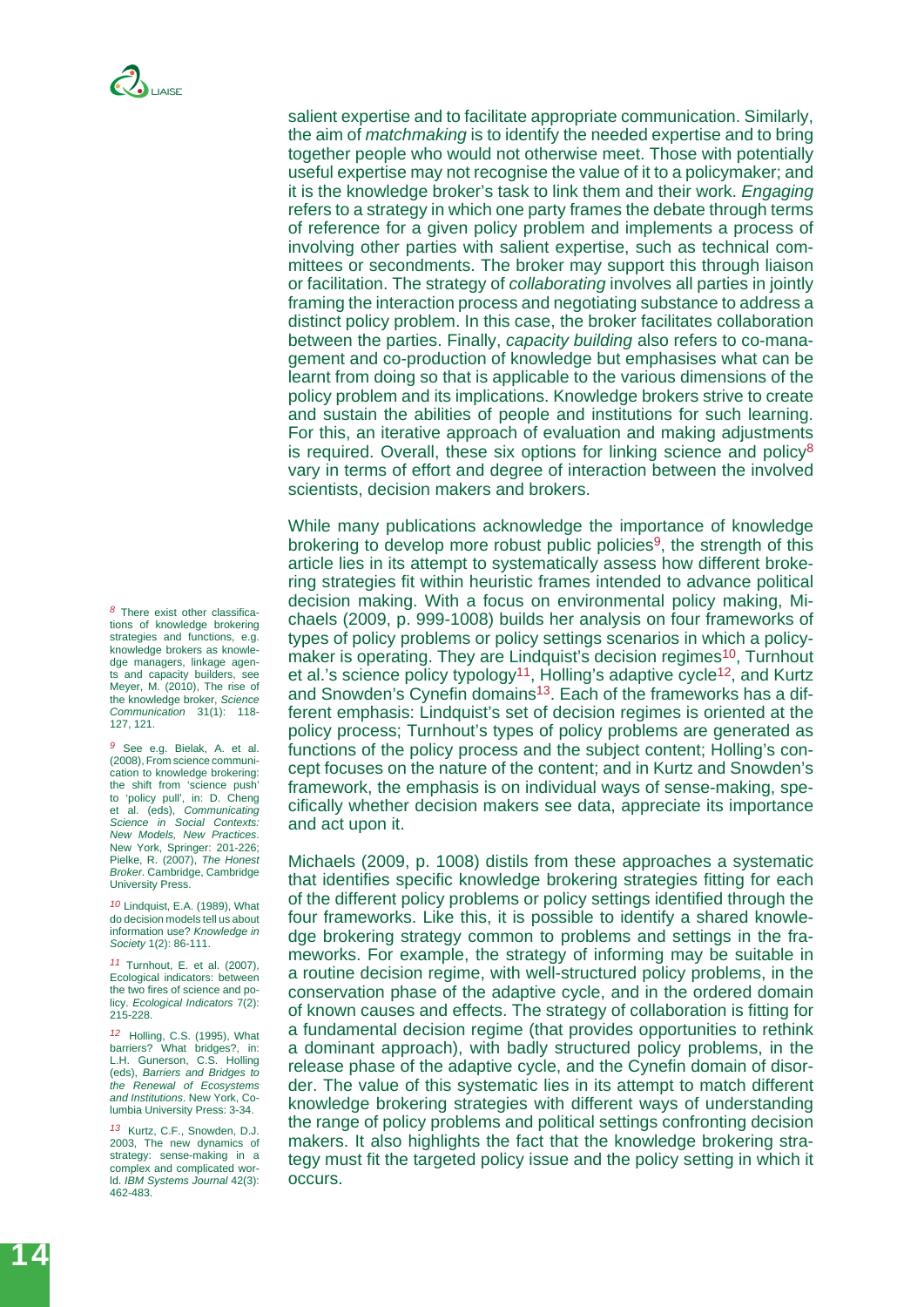## LIAISE Policy analysis and facilitation

To conclude this literature review, we will address a meta-level in the consideration of science-policy relations, namely the reflection on the double role that policy analysts have in this setting: to *analyse* the relation and interaction between science and policy, and to *facilitate* their interaction. To this end, it is conducive to briefly look at the changing history of ways in which academic and professional policy analysts have looked at scientific knowledge in designing and evaluating public policies. In his book "The Governance of Problems", Robert Hoppe (2010b) devotes a chapter to the changing conceptions of policy analysis. He starts off with the classic notion of Harold Lasswell<sup>14</sup> that policy science is about the production and application of knowledge *of* and *in* policy. Policymakers, who want to successfully cope with problems on the political agenda, should be able to mobilize the best available knowledge. This requires high-quality knowledge applied *in* policy. At the same time, policymakers need to know how policy processes come about. This demands optimal knowledge *of* policy. Both knowledge types are intimately linked: the more and better knowledge *of* policy, the easier it is to mobilize knowledge production for and application *in* policy. According to Lasswell, the interdependence between knowledge of and in policy provides the basis for the policy analyst's operational task as focusing the attention of all those involved in policy making so as to bring about their maximum rationality.

Belief in scientific rationality was from early on seen as a key to solving societal problems. In traditional political science thinking, the role of policy analysis was seen as 'speaking truth to power'15. Better knowledge of causation and know-how about the application of scientific logic in decision making formed the core of policy analysis. This implied replacement of politicians' and citizens' knowledge of policy and policy making with a scientifically validated type of general knowledge. From an epistemological perspective, we can distinguish three different currents in technocratic and instrumentally rational policy analysis (Hoppe 2010b, p. 174-77): an *analycentric* approach that claims cognitive superiority based on the scientific logic and consistency built into analytic techniques like cost-benefit analysis, cost-effectiveness-analysis, and statistical decision theory; *neo-positivist* policy analysis that grounds its claim of superiority in causal knowledge that may be applied to the explanation of the emergence of policy problems and the prediction of impacts of certain policy interventions; and *critical-rationalist* policy analysis that, like neo-positivism, claims to hold superior causal knowledge but differs in ways of acquiring it. Here, knowledge acquisition is seen as a process of learning from trial and error: policy making as successive efforts to compare hypotheses (policy content) of experimentally generated impacts (implementation of the policy as a social experiment). Even though the critical-rationalist approach of policy analysis already meant a big step towards a fallibilist and learning conception of rationality, it was criticised on the grounds that experimental design and outcomes are unavoidably mediated by the assumptions, reference frames and ideologies of the involved actors of policy making. Like this, critical rationalism is only suitable for selecting the better of two or more causal hypotheses but of little help in picking the more adequate of two or more problem frames.

*14* Lasswell, H.D. (1971), *A Pre-View of Policy Sciences*. New York, Elsevier.

*15* Wildavsky, A. (1979), Speaking Truth to Power: The Art and Craft of Policy Analysis. Boston, Little, Brown and Co.

Over the years, however, belief in scientific rationality was decaying. What followed in the 1980s was the so called post-positivist turn in political science marked, among others, by Lindblom and Cohen's work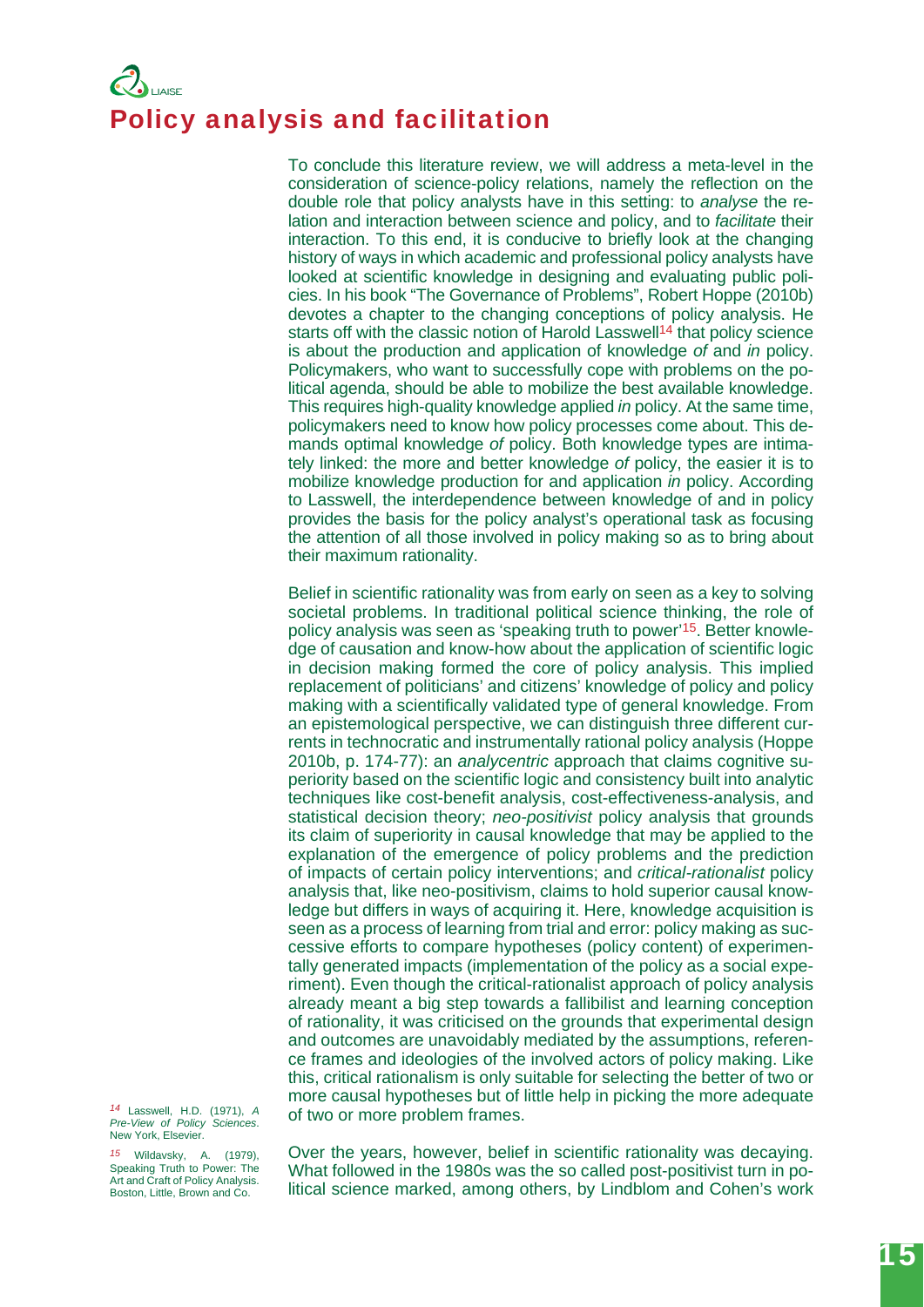on "Usable Knowledge"16. It became accepted that political scientists shape the world they study by the way they define the problems. Consequently, policy analysts can "no longer claim to find 'truth' about 'reality'"17 but must admit interpretive, hermeneutic and critical approaches to their knowledge stock. We can discern different currents in the post-positivist turn (Hoppe 2010b, p. 177-81): A *relativistic* policy analysis, grounded insights in the incrementalist practice of policy making which is at odds with the idea of a more comprehensive rationality of a Lasswellian political science, holds that the impact of policy analysis is limited. As a 'science of muddling through'18, the best policy analysts could hope for is to provide policymakers with clever strategic advice and simplifications. *Critical-theoretical* policy analysis in turn has attacked the relativistic approach for their disregard of the conditions for consensus formation. The latter is seen as a problem solving strategy in its own right, in addition to analytic work, and it is the task of the policy analyst to monitor and foster means of authentic consensus formation. *Forensic* policy analysis regards political practice as flooded by different thinking styles, interpretive frames, and competing belief systems which are expressions of the stakeholders' identities. The role of the policy analyst is to engage in a process of problem structuring through reflection, action and political dispute. Like this, policy analysis is "a continuous process of tinkering or bricolage between policy analyst/designer, the policy design and its wider environment, in which the policy design ought eventually to function independently of the analyst/designer" (Hoppe 2010b: 181). Finally, *participatory* policy analysis current is heterogeneous in that participatory approaches appeal to relativistic, critical-theoretical and forensic analysts alike. Whereas these analysts value participatory techniques for instrumental and contextual reasons as means to structure debate, there are others who view participation more as an end in itself.

From this overview Hoppe concludes a general shift in conceptions of policy analysis from 'speaking truth to power' to a variety of modes of 'making sense together'. Yet coherence of analytical approaches was lost along the way. To restore some coherence and pragmatism to the field, six major clusters of activities<sup>19</sup> can be distinguished: research and analyse, design and recommend, advise strategically, clarify values and arguments, democratise, mediate. Based on these real types of policy analysis, Hoppe proposes to think of them in terms of *policy analysis styles*, which are combinations of two or more core activities. Six styles can be distinguished, namely

- a *rational style*, research and analysis combined with recommendation and advice;

- an *argumentative style*, research and analysis while also clarifying values and argumentative systems;

- a *client advisory style*, mixing recommendation and advice on a policy problem with strategic advice for a principal;

- a *participatory style*, attempting to introduce the critical clarification of values and arguments into the democratisation of expertise;

- a *process management style*, linking up mediation and strategic advice; and

- an *interactive style*, in which mediation for mutual understanding and consensus building is linked to democratisation efforts (Hoppe 2010b: 188).

This is only an outline in which some adjacent activities are more easily combined than others lying further apart, and more systematic research is needed to substantiate these styles, their underlying theoretical assumptions and empirical relevance. Hoppe argues that the

*16* Lindblom, C.E., Cohen, D. (1979), *Usable Knowledge*. Yale, Yale University Press.

*17* Weiss, C. (1991), Policy research: data, ideas or arguments?, in: P. Wagner et al. (eds), *Social Science and Modern States: National Experiences and Theoretical Crossroads*. Cambridge, Cambridge University Press: 307-332, 321.

*18* Lindblom, C.E. (1959), The science of muddling through. *Public Administration Review*  19(2): 79-88.

*19* The systematic is based on Mayer, I.S. et al. (2004), Perspectives on policy analysis: a framework for understanding and design, *International Journal of Technology, Policy and Management* 4(2): 169-191*.*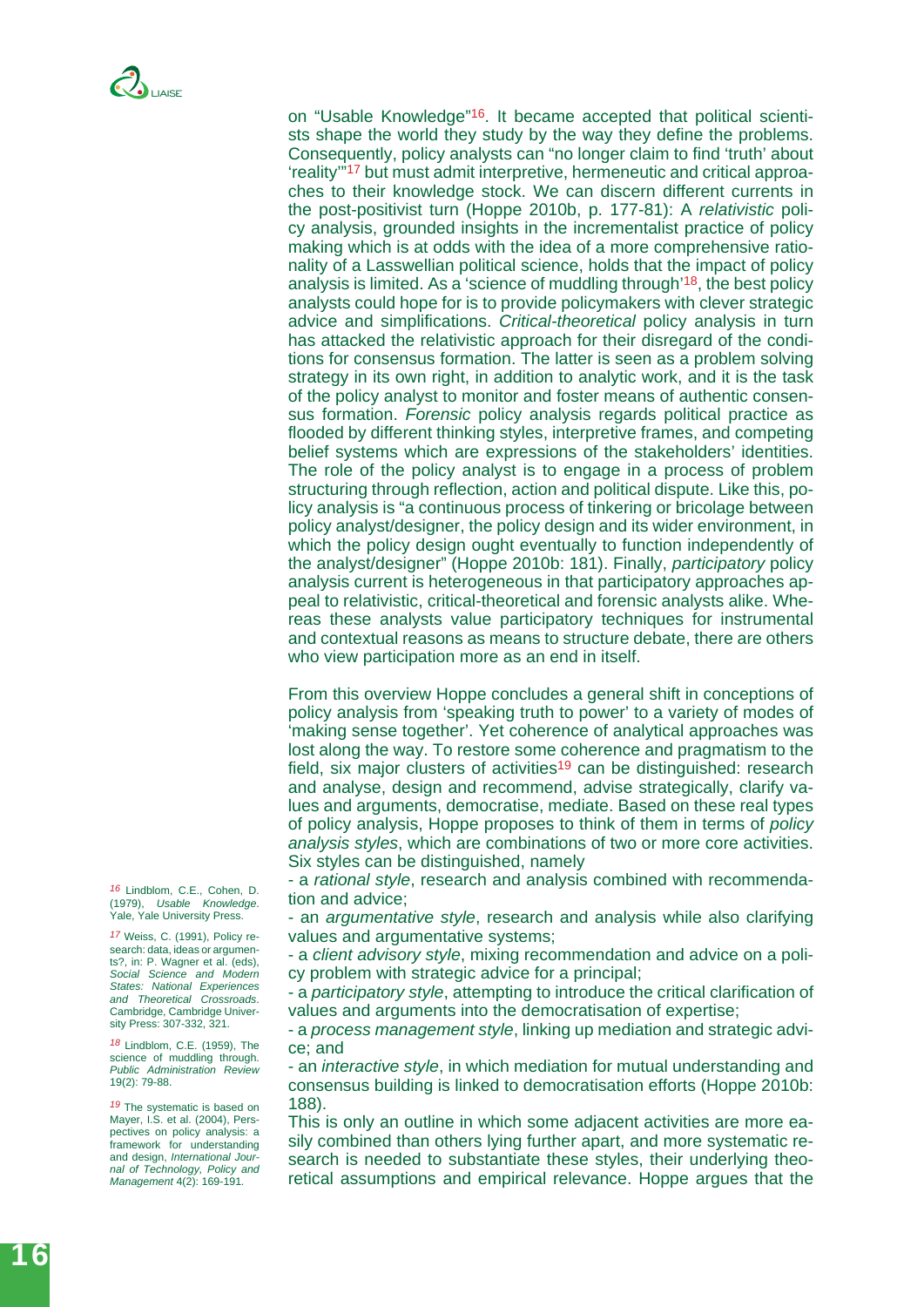

styles of doing policy analysis however point to the need of congruence between problem type, political context and policy-analytic style. As regards the topic of this research review: the science-policy interface, and ways of linking knowledge to action, we can conclude that these styles provide an enriched picture of the role political scientists can play in analysing and facilitating the relation and interaction between science and policy.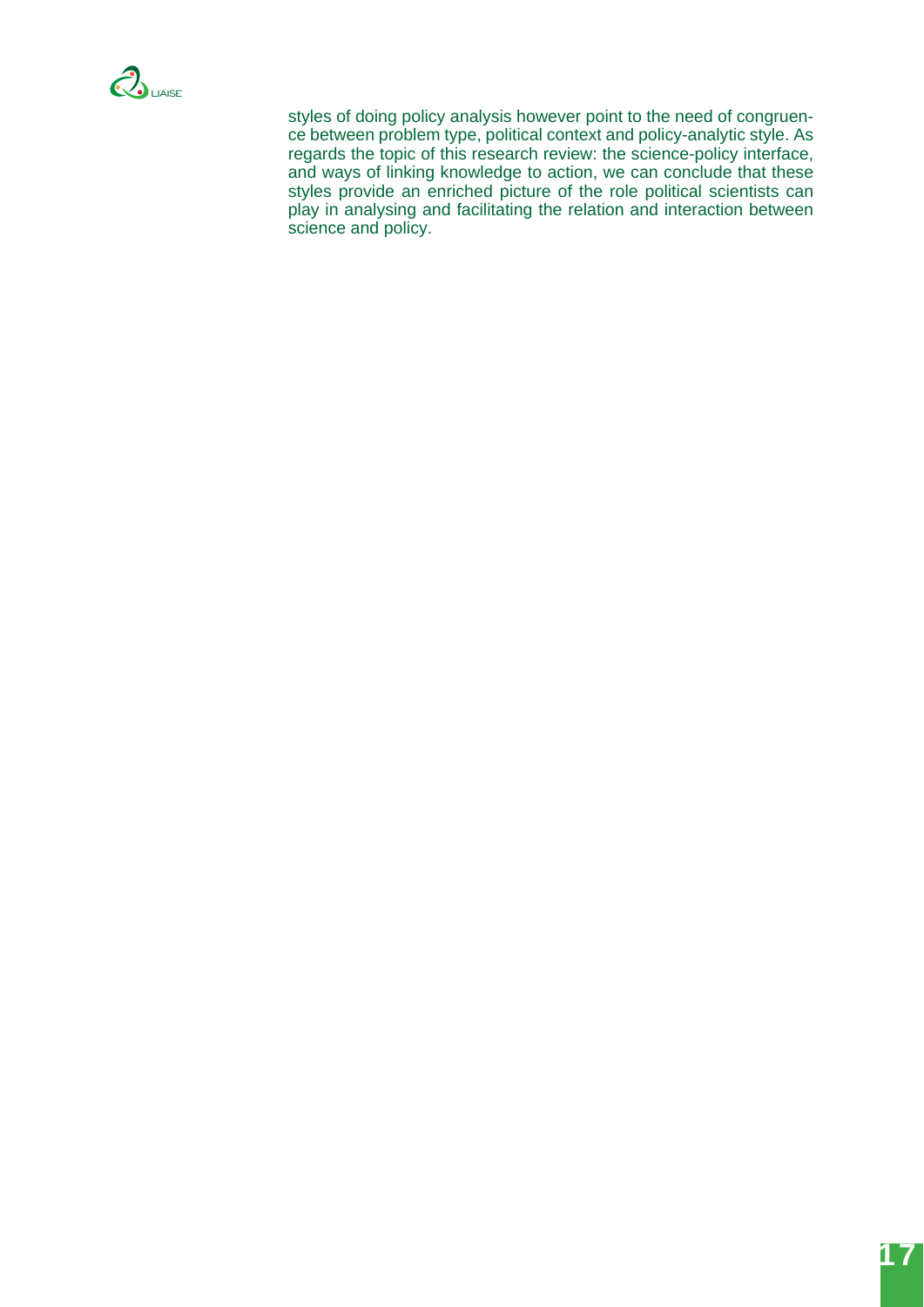# IN BRIEF

**Chilvers, J., Evans, J. (2009) Editorial: Understanding networks at the science-policy interface. Themed issue of** *Geoforum* **40 (3): 355-362.**

An increased complexity induced by globalization processes and a growing uncertainty as to the state of the environment led to a politicization of environmental science in the public sphere. For this reason, the editors suggest to extend the science-policy nexus by a third link to society. They argue that the 'science-policy-society interface' has been understudied so far because one of the dimensions is regularly disregarded. However, the indicators of an increasing intertwining between science and society illustrate the need for a more comprehensive study of the science-policy-society triad.

The special issue focuses on better understanding extended sciencepolicy interfaces, on clarifying the theoretical and conceptual challenges associated with such an extension, and on reflecting on related methodological issues. In that regard, the editors clarify the need for an integrated approach towards the term 'network' that takes into account the different epistemological and ontological assumptions of policy and science studies respectively.

The four papers featured in the special issue provide insights into how the extension of the science-policy interface takes place across different spaces and issues. They provide examples of how society intervenes in the dialogue between science and policy, but also point to the need for further research in this area.

#### **Dalal, R.S., Bonaccio, S. (2010), What types of advice do decisionmakers prefer?** *Organizational Behaviour and Human Decision Processes* **112: 11-23.**

The paper presents the results of two multilevel policy-capturing studies aimed at exploring the types of advice decision-makers prefer in various situations. The authors first introduce five types of assistance that can be provided for decision-makers: recommending specifically what they should do, recommending specifically what they should not do, presenting a set of alternatives from which they can choose, giving advice on how they should make their decision, and providing socioemotional support to them.

In a second step, the variety of situational contexts is described: Decision-makers' motives can range from improving the accuracy of their decisions to maintaining autonomy in decision making; possibly they include a combination of both. Furthermore, individual differences like gender, agreeableness, decision making style, and decision making anxiety might influence the decision maker's preference on how to be advised. Finally, situational differences, e.g. the deliberate request for advice, might account for differences in decision makers' preferences.

The authors conclude that decision makers respond most positively to being informed about the alternatives from which they can choose. In certain situations, however, a specific recommendation for one alternative is preferred. In contrast, advice against an alternative as well as social support is being regarded less helpful.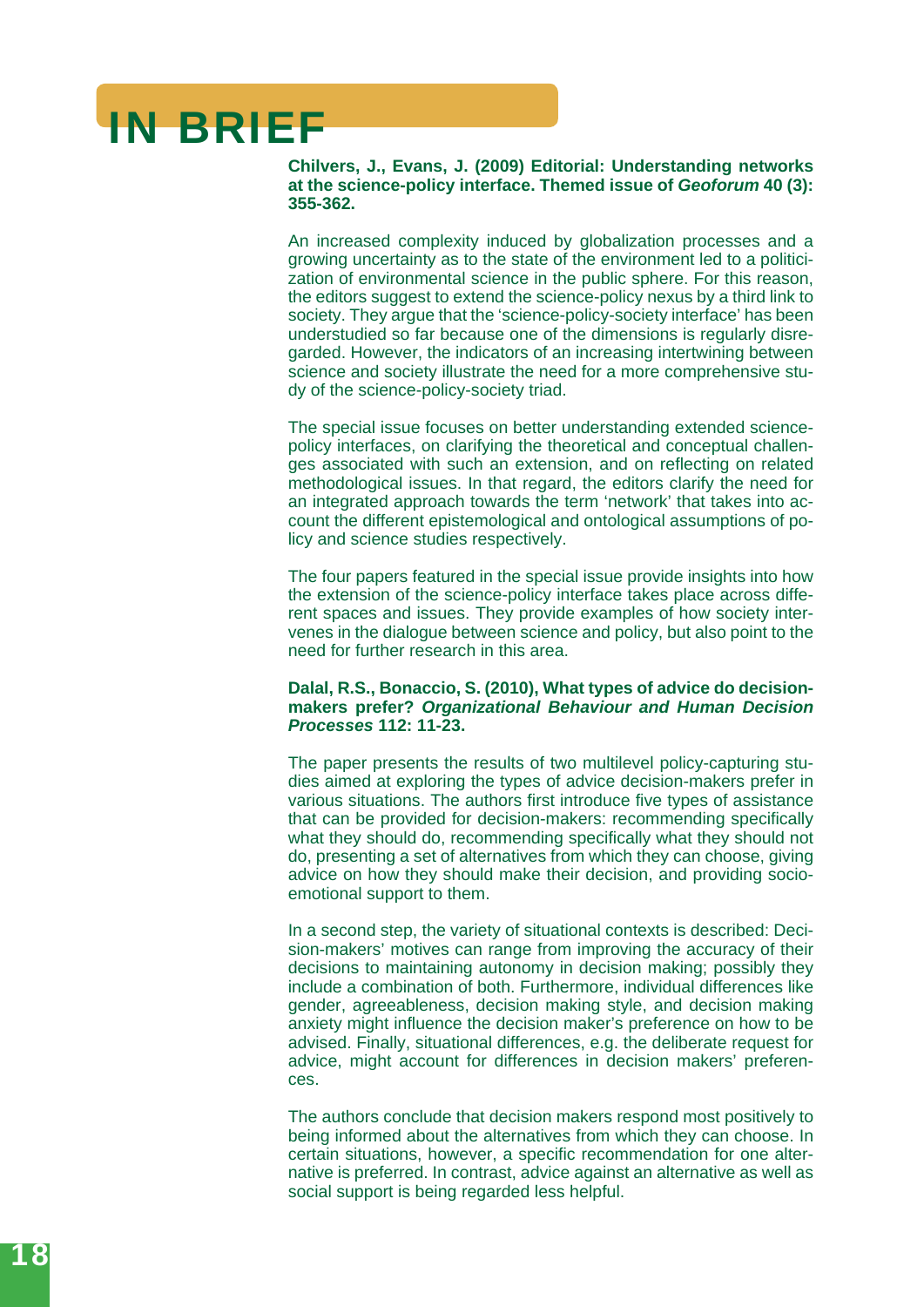#### **Howlett, M., Newman, J. (2010), Policy analysis and policy work in federal systems: Policy advice and its contribution to evidencebased policy-making in multi-level governance systems.** *Policy and Society* **29: 123-136.**

The paper deals with the so far under-researched question of what the work of policy analysts at the sub-national level looks like. It does so by presenting the results of a comprehensive survey of the work of policy analysts at the provincial and territorial levels in Canada. By drawing on over 1,600 completed questionnaires, the authors were able to sketch a profile of provincial public servants.

The profile is divided into five different categories, namely demographics and job experience, education and training, day-to-day-duties, techniques, and data employed. Among other things, typical policy analysts at the sub-national level are fairly young and highly educated, but not trained in policy analysis as such and in the more technical problem areas with which they deal. Furthermore, they tend to apply informal analytical techniques like brainstorming or consulting and are characterized by high mobility and short-term work.

The authors put their findings in relation to previous surveys of policy analysts working at the national level and highlight the differences between them. The authors encourage further comparative studies and large-scale surveys so as to obtain a deeper knowledge of policy analysts' contribution to evidence-based policy-making at the sub-national level.

#### **Owens, S. (2010), Learning across levels of governance: Expert advice and the adoption of carbon dioxide emission reduction targets in the UK.** *Global Environmental Change* **20: 394-401.**

The paper addresses questions about the role of expert advice and knowledge in processes of policy evolution. More specifically, it analyses the shifts in British climate change policy in 2003 with a focus on the role of the Royal Commission on Environmental Pollution, which recommended reducing CO2-emissions in the UK by 60 % by the year 2050.

Starting from a cognitive theory approach, the author gives an overview about the Commission's purpose and shows where the origins of this policy recommendation are. The paper then gives reasons why the Commission's recommendation was taken up rather rapidly in public policy and identifies a mixture of cognitive and non-cognitive as well as structural and incidental factors at different levels of governance which contributed to the uptake of the Commission's recommendation in this case.

Susan Owens concludes that ideas, evidence, arguments, and framing all mattered in this policy process. But also institutions, interests, and power played an important role. She argues that the Commission played several roles at the same time. In this context, the role of the Commission as knowledge broker is highlighted. By adopting a discursive strategy and showing to be an effective policy entrepreneur, the Commission succeeded in being perceived as a legitimate advisory body.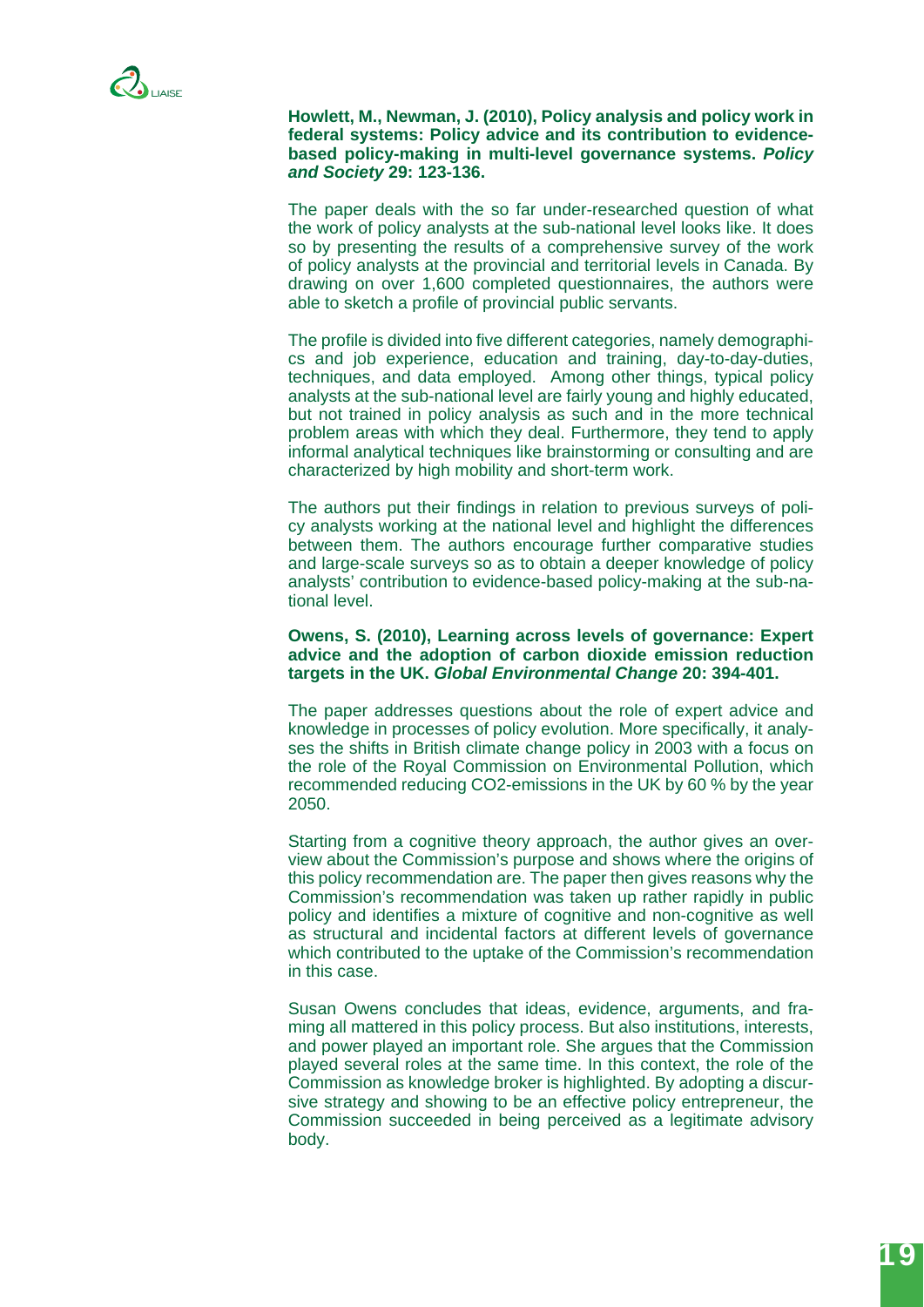**Runhaar, H., van Nieuwaal, K. (2010), Understanding the use of science in decision-making on cockle fisheries and gas mining in the Dutch Wadden Sea: Putting the science-policy interface in a wider perspective.** *Environmental Science & Policy* **13: 239-248.**

The paper aims to show that not only scientists and their interaction with decision-makers and stakeholders influence science utilization in the policy process, but other actors as well. The authors argue that this provides useful insights on how to enhance science utilization in policy-making processes.

To illustrate these findings, the example of the policy-making process in cockle fisheries and gas mining in the Dutch Wadden Sea is analysed. Although scientists had tried to contribute to the decision making process by providing information on the effects of cockle fisheries since 1990, their findings were incongruent with the decisions made by policy makers. This changed radically in 2004 when the Dutch parliament agreed to implement the suggestions of an advisory commission (the so called Meijer Commission) that had been established in 2003.

The decision to establish this commission was an outcome of discussions and meetings with stakeholders, scientists and decision-makers which were organized by the environmental research and consultancy company IMSA. Besides, new legislation introduced by the European Court of Justice (ECJ) also helped to transform the process. The authors claim that the changed situation was mainly due to the new roles of intermediaries between scientists, decision-makers and stakeholders, which were defined by the involvement of IMSA and the decisions by the ECJ.

Reframing of the problems can therefore change the interaction processes among the involved actors which can enhance the chances of knowledge utilization in decision-making processes. Moreover, the creation of a more open, interactive science-policy interface can support the usage of scientific knowledge.

**Weichselgartner, J., Kasperson, R. (2010), Barriers in the science-policy-practice interface: Toward a knowledge-action-system in global environmental change research.** *Global Environmental Change* **20: 266-277.** 

The paper deals with the gaps between scientific knowledge production and the application of that knowledge by policy makers. It does so by presenting the results of a case study analysis of 20 scientific assessments from the knowledge domains of vulnerability and resilience which sheds light on the gaps and bridges in the science-policy-practice interface (SPPI) in this research area.

By means of a questionnaire survey sent out to scientists and practitioners, the authors identify significant gaps in the SPPI. These relate to divergent objectives, needs, scope, and priorities of the two groups; social factors such as cultural values, communication, understanding, and mistrust; and structural factors such as different institutional settings and standards.

Assuming that the best way to overcome these gaps would be a collaborative knowledge production of scientists and practitioners, the authors further elaborate on the scope conditions that support and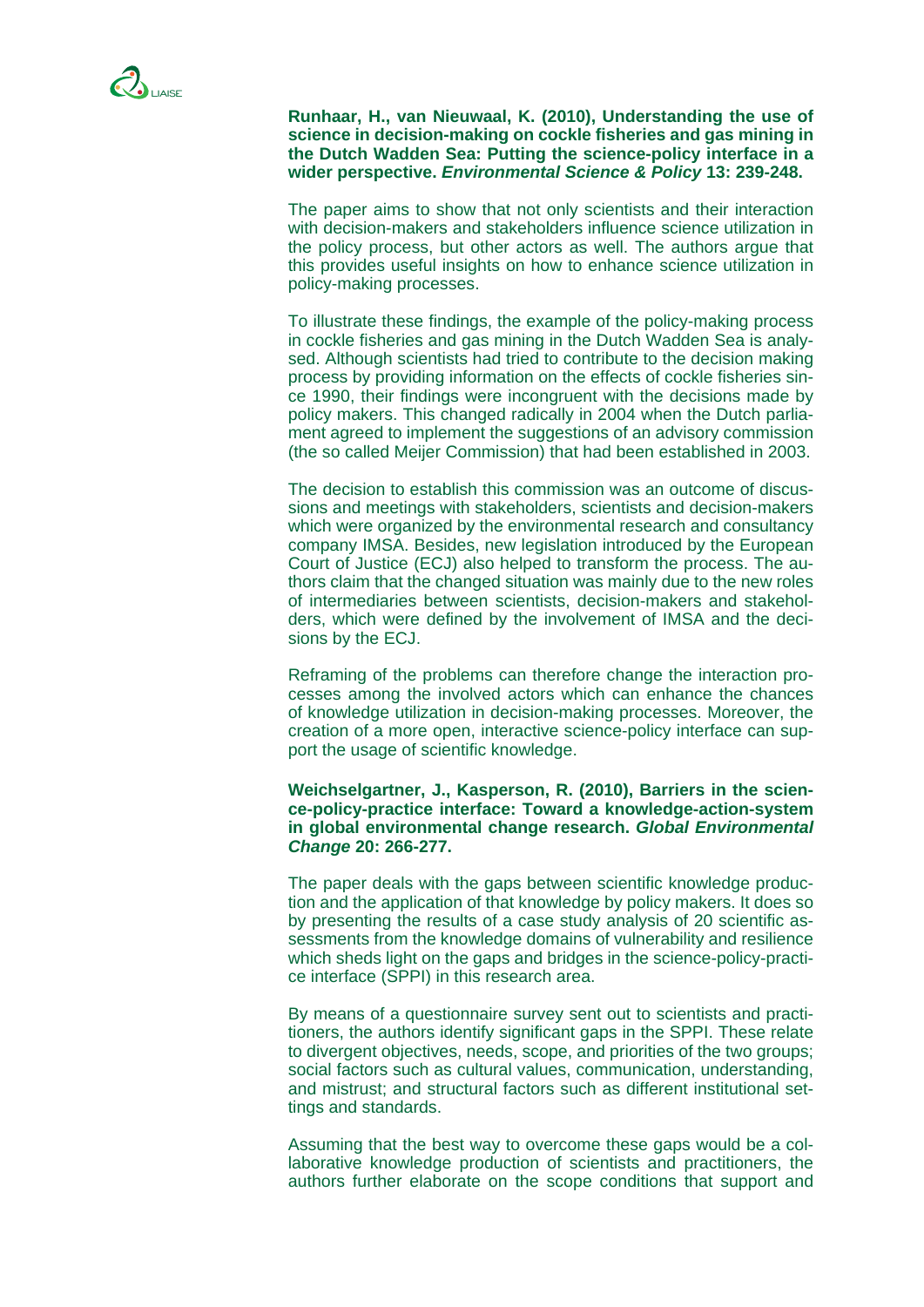

obstruct, respectively, this kind of collaboration. Consequently, the authors propose a list of suggestions that should help to generate 'socially robust knowledge' in an institutional context that allows for face-toface interaction between scholars and policy-makers. They claim that the institutionalization of such a collaborative knowledge production would make an important contribution to addressing the theoretical and practical challenges of vulnerability and resilience research.